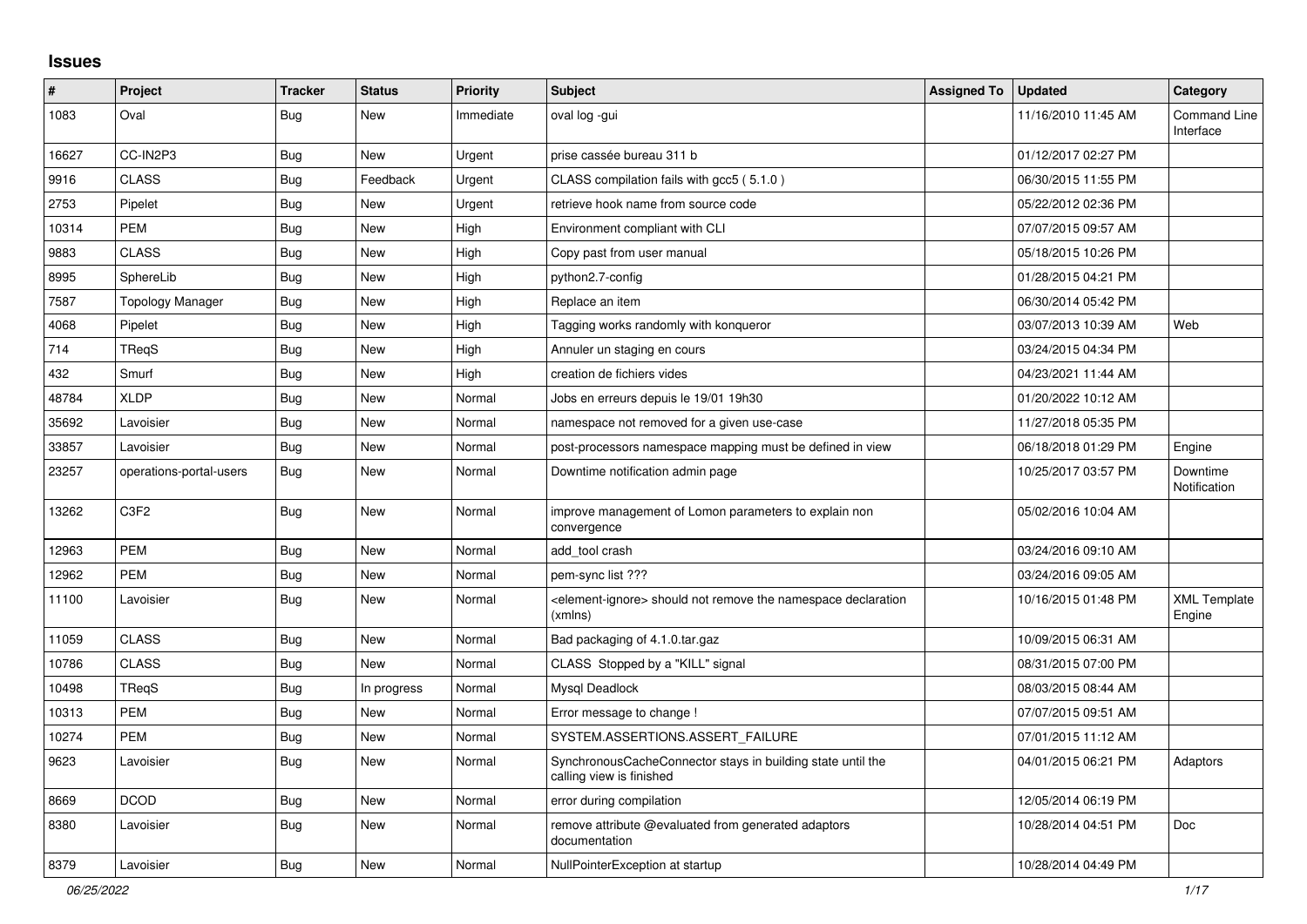| #     | Project                 | Tracker    | <b>Status</b> | <b>Priority</b> | Subject                                                                                 | <b>Assigned To</b> | <b>Updated</b>      | Category                  |
|-------|-------------------------|------------|---------------|-----------------|-----------------------------------------------------------------------------------------|--------------------|---------------------|---------------------------|
| 8217  | Lavoisier               | <b>Bug</b> | New           | Normal          | Logo demo view seems broken                                                             |                    | 10/13/2014 02:06 PM |                           |
| 8055  | Lavoisier               | <b>Bug</b> | New           | Normal          | view "debug" fails when Lavoisier is installed in a directory with<br>special character |                    | 09/19/2014 05:02 PM |                           |
| 7655  | <b>AGATA DAQ</b>        | <b>Bug</b> | New           | Normal          | E-log                                                                                   |                    | 07/08/2014 09:46 AM |                           |
| 7490  | Topology Manager        | <b>Bug</b> | New           | Normal          | Needed libp42.so.1                                                                      |                    | 06/19/2014 11:15 PM | Core TM                   |
| 7465  | Lavoisier               | <b>Bug</b> | <b>New</b>    | Normal          | fix all the relative URL used by the web console                                        |                    | 06/17/2014 04:57 PM | Console                   |
| 7073  | <b>Topology Manager</b> | <b>Bug</b> | New           | Normal          | Off on GTS tree                                                                         |                    | 05/07/2014 04:55 PM | Core TM                   |
| 7040  | <b>Topology Manager</b> | <b>Bug</b> | New           | Normal          | Fixing configure                                                                        |                    | 04/30/2014 03:46 PM | Core TM                   |
| 6062  | <b>CLASS</b>            | <b>Bug</b> | New           | Normal          | FabricationPLant Parallelisation (in CLASS.cxx)                                         |                    | 02/10/2014 11:59 AM |                           |
| 5765  | <b>AGATA DAQ</b>        | <b>Bug</b> | New           | Normal          | Anode01                                                                                 |                    | 01/08/2014 02:44 PM |                           |
| 5448  | <b>ENX</b>              | <b>Bug</b> | New           | Normal          | configure enx                                                                           |                    | 10/30/2013 10:31 AM | <b>ENX Core</b>           |
| 1561  | Smurf                   | <b>Bug</b> | New           | Normal          | Smurf::RRD does not support "base"                                                      |                    | 04/13/2011 05:00 PM |                           |
| 1437  | Pipelet                 | <b>Bug</b> | New           | Normal          | str_parents not updated in time for glob_parent                                         |                    | 03/10/2011 05:51 PM |                           |
| 1003  | SphereLib               | <b>Bug</b> | New           | Normal          | ps detection                                                                            |                    | 10/15/2010 01:51 PM |                           |
| 20738 | Lavoisier               | <b>Bug</b> | <b>New</b>    | Low             | Stacktrace                                                                              |                    | 08/30/2017 10:39 AM | Stacktrace                |
| 12978 | <b>PEM</b>              | <b>Bug</b> | <b>New</b>    | Low             | pem-sync pull                                                                           |                    | 03/24/2016 05:11 PM |                           |
| 9736  | TReqS                   | <b>Bug</b> | Suspended     | Low             | hpss_SetLoginCred + hpss_PurgeLoginCred                                                 |                    | 09/21/2015 03:30 PM | <b>HPSS API</b>           |
| 7566  | Lavoisier               | <b>Bug</b> | New           | Low             | fields of view "form" are disabled when they have default value                         |                    | 06/27/2014 04:53 PM | Console                   |
| 5592  | <b>DCOD</b>             | <b>Bug</b> | New           | Low             | environment test missing in ./configure                                                 |                    | 11/29/2013 11:19 AM |                           |
| 3834  | <b>ENX</b>              | <b>Bug</b> | <b>New</b>    | Low             | Removing data8 type for MM and MD                                                       |                    | 01/17/2013 06:08 PM | <b>ENX Core</b>           |
| 1566  | Pipelet                 | <b>Bug</b> | New           | Low             | Bug daemon cherrypy on Macintosh                                                        |                    | 05/10/2011 12:14 PM |                           |
| 1082  | Oval                    | <b>Bug</b> | New           | Low             | NO DIFF                                                                                 |                    | 11/16/2010 11:44 AM | Command Line<br>Interface |
| 938   | SphereLib               | <b>Bug</b> | New           | Low             | Construction icosahedron                                                                |                    | 09/29/2010 11:32 AM |                           |
| 47921 | LabInvent               | Feature    | New           | Immediate       | *** F - Framework CakePhp                                                               |                    | 12/02/2021 04:45 PM |                           |
| 47860 | LabInvent               | Feature    | New           | Immediate       | *** F - ENTITY - Materiels                                                              |                    | 01/19/2022 03:51 PM |                           |
| 47875 | LabInvent               | Feature    | New           | Urgent          | *** F - ENTITY GÉNÉRIQUE - Actions & Vues génériques (&<br>Refactorisation)             |                    | 12/01/2021 11:21 AM |                           |
| 47866 | LabInvent               | Feature    | New           | Urgent          | *** F - Installation                                                                    |                    | 12/13/2021 11:08 AM |                           |
| 47861 | LabInvent               | Feature    | New           | Urgent          | *** F - ENTITY - Suivis (de Materiel ou User)                                           |                    | 12/13/2021 11:10 AM |                           |
| 42    | <b>ENX</b>              | Feature    | New           | Urgent          | Module ID Handler                                                                       |                    | 06/05/2013 02:27 PM | <b>ENX Core</b>           |
| 47863 | LabInvent               | Feature    | New           | High            | *** F - ENTITY - Users                                                                  |                    | 11/30/2021 03:43 PM |                           |
| 45485 | PyROS                   | Feature    | New           | High            | **** D0 - GENERAL, ADMINISTRATIVE & TECHNICAL                                           |                    | 03/16/2022 04:53 PM |                           |
| 45483 | PyROS                   | Feature    | New           | High            | **** D4 - Images production (L0)                                                        |                    | 03/16/2022 07:28 AM |                           |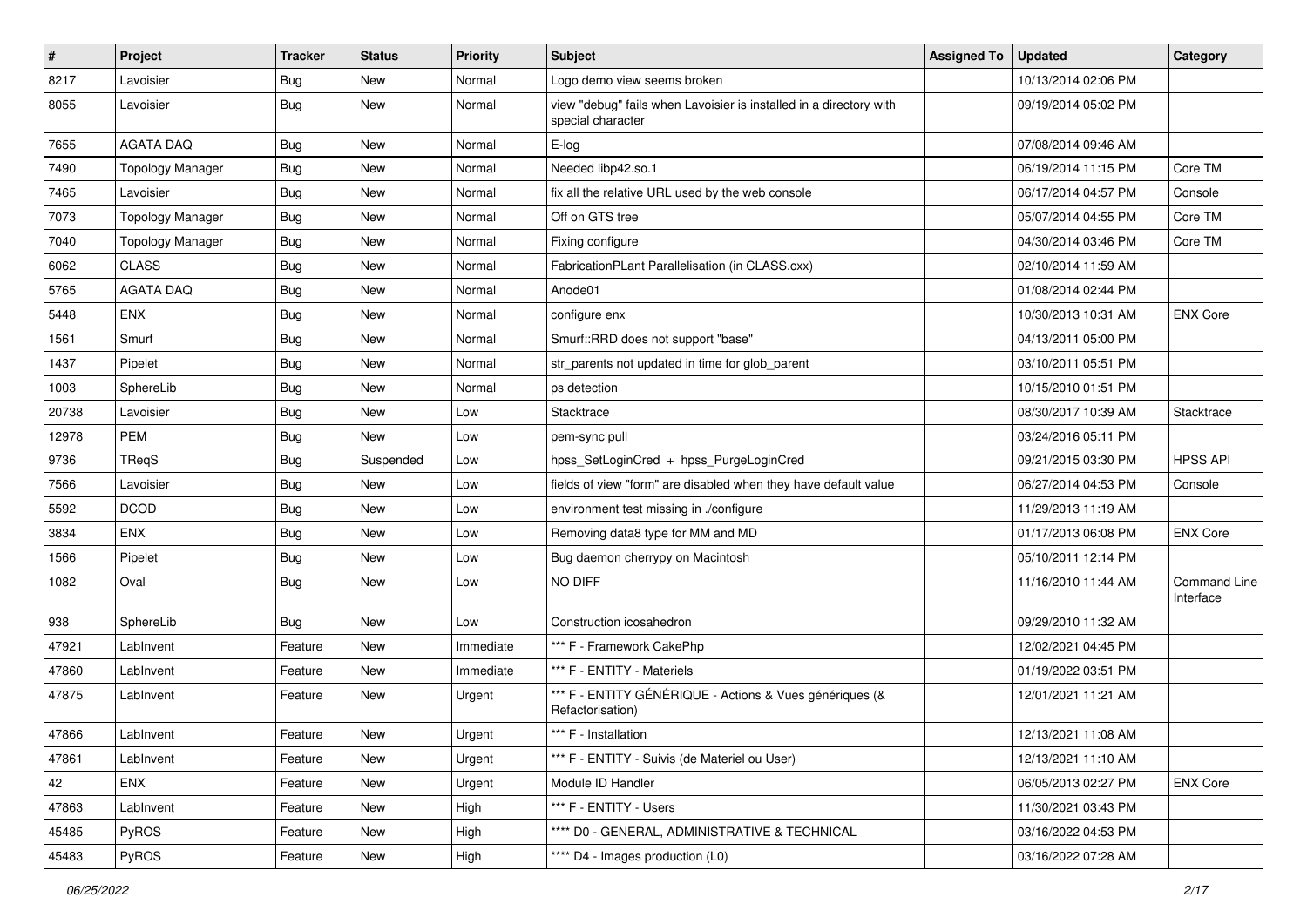| #     | Project      | Tracker | <b>Status</b> | <b>Priority</b> | <b>Subject</b>                                                                                                                        | <b>Assigned To</b> | <b>Updated</b>      | Category     |
|-------|--------------|---------|---------------|-----------------|---------------------------------------------------------------------------------------------------------------------------------------|--------------------|---------------------|--------------|
| 45482 | PyROS        | Feature | New           | High            | **** D3 - Sequences submission & plannig                                                                                              |                    | 02/22/2022 03:01 PM |              |
| 45480 | PyROS        | Feature | New           | High            | **** D1 - System Security & Control                                                                                                   |                    | 05/24/2022 02:55 PM |              |
| 44658 | <b>PyROS</b> | Feature | New           | High            | *** SF15 - SST - START&STOP - System Startup (launch),<br>monitoring, and Shutdown                                                    |                    | 05/24/2022 02:55 PM |              |
| 44172 | PyROS        | Feature | New           | High            | *** SF14 - OCF - Observatory Unit & Site Configuration                                                                                |                    | 01/29/2022 01:24 AM |              |
| 44162 | PyROS        | Feature | New           | High            | *** SF08 - EXE (SOX) - Observation Sequence (SO) eXecution                                                                            |                    | 03/15/2022 04:46 PM |              |
| 44161 | PyROS        | Feature | New           | High            | *** SF04 - SPV - System Coordination & Supervision : Majordome<br>(Conducting) (head)                                                 |                    | 03/15/2022 04:45 PM |              |
| 44151 | PyROS        | Feature | New           | High            | *** GF1 - PROJ - Project management, documentation, formation<br>des utilisateurs, interfaces, plan de justification de la définition |                    | 01/31/2022 11:32 AM |              |
| 44148 | PyROS        | Feature | New           | High            | *** GF2 - INST - Config, Install, udpate, deploy (IRAP, CNES,<br>TAROT)                                                               |                    | 03/16/2022 07:27 AM |              |
| 37910 | Lavoisier    | Feature | New           | High            | do not log AdaptorException when they are already sent to the<br>user                                                                 |                    | 07/25/2019 09:41 AM |              |
| 9790  | <b>CLASS</b> | Feature | New           | High            | neutron & γ Spectrum calculation                                                                                                      |                    | 04/29/2015 12:15 PM |              |
| 9606  | Lavoisier    | Feature | New           | High            | add attribute @encoding to element <connector></connector>                                                                            |                    | 03/31/2015 06:29 PM | Engine       |
| 9496  | Lavoisier    | Feature | New           | High            | upgrade to more recent version of JSW                                                                                                 |                    | 03/18/2015 06:34 PM | <b>Build</b> |
| 9086  | Lavoisier    | Feature | New           | High            | enable refreshing all notifiable caches with one single click                                                                         |                    | 02/09/2015 12:37 PM | Console      |
| 7461  | Lavoisier    | Feature | New           | High            | add XPath function url()                                                                                                              |                    | 02/17/2015 01:04 PM | Engine       |
| 7460  | Lavoisier    | Feature | New           | High            | support HTTP proxy                                                                                                                    |                    | 02/17/2015 01:04 PM |              |
| 423   | TReqS        | Feature | New           | High            | Écrire une toolbox pour administration                                                                                                |                    | 03/24/2015 04:40 PM |              |
| 388   | TReqS        | Feature | New           | High            | Possibilités d'interactions avec le serveur TReqS                                                                                     |                    | 03/24/2015 04:06 PM |              |
| 47957 | LabInvent    | Feature | New           | Normal          | *** F - ENTITY - Les GROUPES (de User ou Materiel) :<br>Thématique, Métier, Projet, Site (+ Pole ou Service ?)                        |                    | 12/13/2021 11:12 AM |              |
| 47951 | LabInvent    | Feature | New           | Normal          | *** F - Etiquettes & Imprimantes                                                                                                      |                    | 11/30/2021 01:42 PM |              |
| 47932 | LabInvent    | Feature | New           | Normal          | *** F - DOC (documentation)                                                                                                           |                    | 11/30/2021 01:10 PM |              |
| 47895 | LabInvent    | Feature | New           | Normal          | *** F - ENTITY - Documents attachés (à Materiel ou Suivi)                                                                             |                    | 12/13/2021 11:09 AM |              |
| 47869 | LabInvent    | Feature | New           | Normal          | *** F - Tests                                                                                                                         |                    | 12/06/2021 02:28 PM |              |
| 47865 | LabInvent    | Feature | New           | Normal          | *** F - Configuration générale                                                                                                        |                    | 12/13/2021 11:06 AM |              |
| 47864 | LabInvent    | Feature | New           | Normal          | *** F - ENTITY - Autres                                                                                                               |                    | 11/30/2021 12:57 PM |              |
| 47862 | LabInvent    | Feature | New           | Normal          | *** F - ENTITY - Prets (de Materiel)                                                                                                  |                    | 12/13/2021 11:10 AM |              |
| 45484 | PyROS        | Feature | New           | Normal          | **** D5 - Images management (L1-L2)                                                                                                   |                    | 02/02/2022 02:36 PM |              |
| 45481 | PyROS        | Feature | New           | Normal          | **** D2 - Users & Programs                                                                                                            |                    | 03/29/2022 09:17 AM |              |
| 44721 | PyROS        | Feature | New           | Normal          | *** GF4 - QUAL - Quality & Tests - High level tests (integration &<br>functional), plan tests, validation des exigences (qualif)      |                    | 03/16/2022 04:55 PM |              |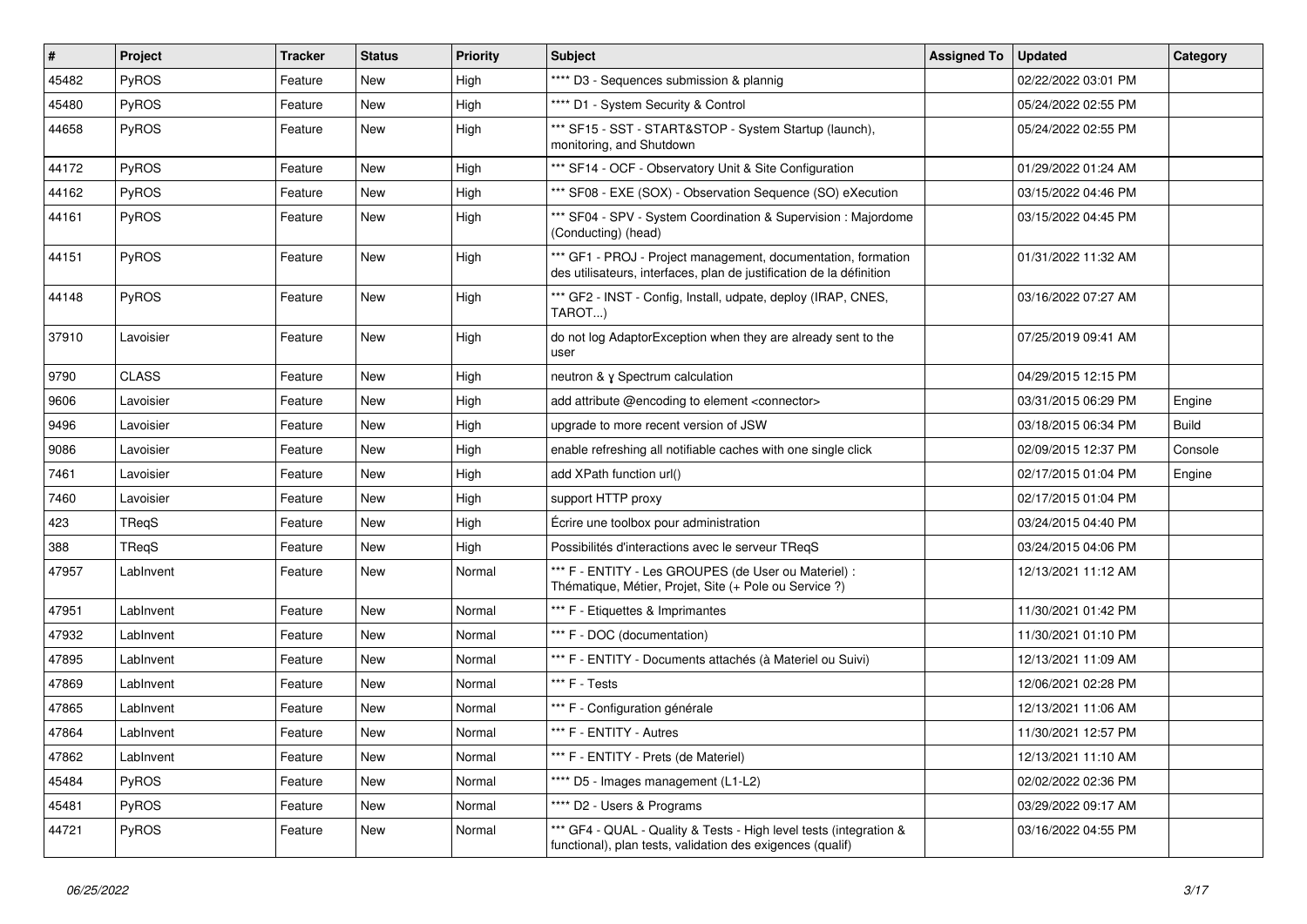| $\vert$ # | Project                 | Tracker | <b>Status</b> | <b>Priority</b> | <b>Subject</b>                                                                                                     | <b>Assigned To</b> | <b>Updated</b>      | Category                      |
|-----------|-------------------------|---------|---------------|-----------------|--------------------------------------------------------------------------------------------------------------------|--------------------|---------------------|-------------------------------|
| 44661     | PyROS                   | Feature | New           | Normal          | *** SF13 - IAF - Images Fetching (quicklook & download)                                                            |                    | 03/15/2022 04:49 PM |                               |
| 44659     | PyROS                   | Feature | New           | Normal          | *** GF3 - INFRA - Hardware, Operating System, Network, Security<br>& Safety                                        |                    | 03/16/2022 04:51 PM |                               |
| 44584     | PyROS                   | Feature | New           | Normal          | *** SF10 - CAL - Calibration (Dark/Bias/Flat)                                                                      |                    | 03/15/2022 04:48 PM |                               |
| 44165     | PyROS                   | Feature | New           | Normal          | *** SF16 - DSH - General monitoring : Dashboard (website)                                                          |                    | 03/15/2022 11:26 PM |                               |
| 44164     | PyROS                   | Feature | New           | Normal          | *** SF12 - IAN - Images Analysis (Triton)                                                                          |                    | 03/15/2022 04:48 PM |                               |
| 44163     | PyROS                   | Feature | New           | Normal          | *** SF09 - CMC - Command Control - Telescope & Instruments<br>Control & Monitoring (DeviceController, AgentDevice) |                    | 03/16/2022 07:28 AM |                               |
| 44160     | PyROS                   | Feature | New           | Normal          | *** SF07 - PLN - Observation Sequences Planning & Scheduling                                                       |                    | 03/15/2022 04:46 PM |                               |
| 44159     | PyROS                   | Feature | New           | Normal          | *** SF03 - ENV - Environment Monitoring (int/ext, observatory &<br>weather)                                        |                    | 05/05/2022 09:54 AM |                               |
| 44158     | PyROS                   | Feature | New           | Normal          | *** SF06 - ALR - Alerts Management                                                                                 |                    | 03/15/2022 04:46 PM |                               |
| 44154     | PyROS                   | Feature | In progress   | Normal          | *** SF02 - SCP - Scientific Programs Management                                                                    |                    | 03/29/2022 09:17 AM |                               |
| 44150     | PyROS                   | Feature | In progress   | Normal          | *** SF01 - USR - Users, Roles, and Authorizations Management                                                       |                    | 03/29/2022 09:14 AM |                               |
| 37461     | Lavoisier               | Feature | New           | Normal          | add support for jdk 11                                                                                             |                    | 04/25/2019 01:53 PM |                               |
| 37409     | TReqS                   | Feature | New           | Normal          | Statistiques sur les queues dans les logs                                                                          |                    | 04/11/2019 01:40 PM |                               |
| 35045     | operations-portal-users | Feature | New           | Normal          | Tasks for the release                                                                                              |                    | 09/20/2018 10:48 AM | Others                        |
| 35044     | operations-portal-users | Feature | New           | Normal          | New ROD dashboard                                                                                                  |                    | 09/20/2018 10:42 AM | Dashboard                     |
| 34801     | Lavoisier               | Feature | New           | Normal          | add support for attribute @if in element view/variable                                                             |                    | 07/31/2018 12:57 PM |                               |
| 32928     | Lavoisier               | Feature | New           | Normal          | support enumeration in route.properties                                                                            |                    | 05/18/2018 02:23 PM | Service                       |
| 27576     | Lavoisier               | Feature | New           | Normal          | add a parameter "priority" on WhenCreatedTrigger                                                                   |                    | 02/02/2018 03:18 PM | Engine                        |
| 27570     | Lavoisier               | Feature | New           | Normal          | Notified Trigger should bypass attribute @ignore-during                                                            |                    | 02/02/2018 03:05 PM | Engine                        |
| 26907     | Lavoisier               | Feature | New           | Normal          | implement XPath function format-number()                                                                           |                    | 01/10/2018 03:18 PM | <b>XML Template</b><br>Engine |
| 12975     | <b>PEM</b>              | Feature | New           | Normal          | pem-sync co_pem                                                                                                    |                    | 03/24/2016 04:54 PM |                               |
| 12974     | <b>PEM</b>              | Feature | New           | Normal          | pem-sync cp_pem                                                                                                    |                    | 03/24/2016 04:52 PM |                               |
| 12961     | <b>PEM</b>              | Feature | New           | Normal          | PEM version                                                                                                        |                    | 03/24/2016 09:03 AM |                               |
| 11915     | Lavoisier               | Feature | New           | Normal          | change the parameters of plugin ChartRenderer                                                                      |                    | 02/05/2016 12:25 PM | Adaptors                      |
| 10871     | <b>CLASS</b>            | Feature | New           | Normal          | Nominal Power                                                                                                      |                    | 09/10/2015 05:27 PM |                               |
| 10315     | Lavoisier               | Feature | New           | Normal          | Index size of IndexedFileCache plugin is limited by the max<br>number of inodes                                    |                    | 07/07/2015 10:12 AM | Adaptors                      |
| 10273     | PEM                     | Feature | New           | Normal          | Easier configuration process                                                                                       |                    | 07/01/2015 11:11 AM |                               |
| 9799      | Lavoisier               | Feature | New           | Normal          | esxl function missing : add-duration                                                                               |                    | 04/30/2015 11:00 AM |                               |
| 9789      | <b>CLASS</b>            | Feature | New           | Normal          | Multi Stream in EQM                                                                                                |                    | 04/29/2015 12:12 PM |                               |
| 9788      | CLASS                   | Feature | New           | Normal          | Multi Stream in FabricationPlant                                                                                   |                    | 04/29/2015 12:10 PM |                               |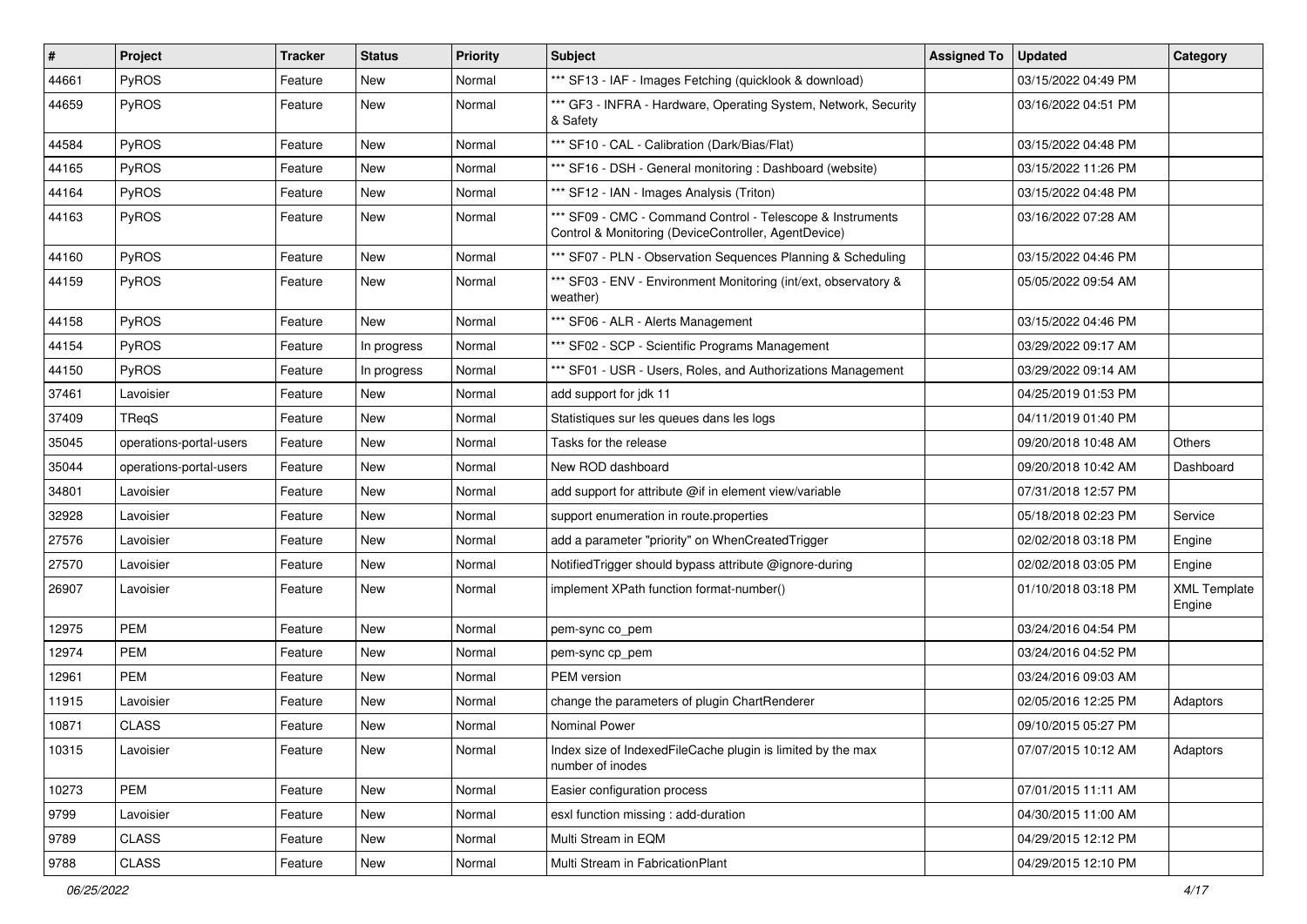| #    | Project       | <b>Tracker</b> | <b>Status</b> | <b>Priority</b> | Subject                                                                                                                     | <b>Assigned To</b> | <b>Updated</b>      | Category                      |
|------|---------------|----------------|---------------|-----------------|-----------------------------------------------------------------------------------------------------------------------------|--------------------|---------------------|-------------------------------|
| 9787 | <b>CLASS</b>  | Feature        | <b>New</b>    | Normal          | Multi Stream in FabricationPlant/EQM                                                                                        |                    | 04/29/2015 12:10 PM |                               |
| 9778 | Lavoisier     | Feature        | <b>New</b>    | Normal          | support cookies in HTTPConnector                                                                                            |                    | 04/28/2015 01:39 PM | Adaptors                      |
| 9704 | Lavoisier     | Feature        | New           | Normal          | add option --override to lavoisier-upgrade.sh                                                                               |                    | 04/15/2015 10:07 AM |                               |
| 9624 | Lavoisier     | Feature        | New           | Normal          | when cache is empty and being built, user queries should be<br>waiting for it rather than failing                           |                    | 04/01/2015 06:30 PM | Engine                        |
| 9622 | Lavoisier     | Feature        | <b>New</b>    | Normal          | add links to fallback views into view "dependencies"                                                                        |                    | 04/01/2015 06:19 PM | Console                       |
| 9607 | Lavoisier     | Feature        | <b>New</b>    | Normal          | Add SAML 2.0 support in Lavoisier                                                                                           |                    | 04/01/2015 11:32 AM | Adaptors                      |
| 9564 | Lavoisier     | Feature        | New           | Normal          | reorganize <pre-renderer> section</pre-renderer>                                                                            |                    | 03/30/2015 10:37 AM | Engine                        |
| 9563 | Lavoisier     | Feature        | New           | Normal          | support <elements-ignore> into <element-create-as-parent></element-create-as-parent></elements-ignore>                      |                    | 03/30/2015 10:30 AM | <b>XML Template</b><br>Engine |
| 9562 | Lavoisier     | Feature        | <b>New</b>    | Normal          | re-implement <pre-renderers> in streaming mode</pre-renderers>                                                              |                    | 03/30/2015 10:32 AM | Engine                        |
| 9560 | Lavoisier     | Feature        | <b>New</b>    | Normal          | SurroundSerializer should ignore header lines (starting with )</td <td></td> <td>03/30/2015 10:17 AM</td> <td>Adaptors</td> |                    | 03/30/2015 10:17 AM | Adaptors                      |
| 9559 | Lavoisier     | Feature        | New           | Normal          | develop a TextRenderer plugin                                                                                               |                    | 03/30/2015 10:15 AM | Adaptors                      |
| 9534 | Pipelet       | Feature        | New           | Normal          | logging of stdout and stderr                                                                                                |                    | 03/25/2015 02:31 PM |                               |
| 9467 | Lavoisier     | Feature        | <b>New</b>    | Normal          | improve flexibility of JSONRenderer                                                                                         |                    | 03/16/2015 01:54 PM | Adaptors                      |
| 8817 | Lavoisier     | Feature        | New           | Normal          | develop a XML template optimizer                                                                                            |                    | 12/19/2014 05:10 PM | <b>XML Template</b><br>Engine |
| 8693 | <b>ENX</b>    | Feature        | <b>New</b>    | Normal          | sauver log_level                                                                                                            |                    | 12/09/2014 03:54 PM | <b>ENX Core</b>               |
| 8668 | <b>DCOD</b>   | Feature        | New           | Normal          | filterdiff is missing                                                                                                       |                    | 12/05/2014 06:17 PM |                               |
| 8667 | <b>DCOD</b>   | Feature        | <b>New</b>    | Normal          | uuid missing                                                                                                                |                    | 12/05/2014 06:14 PM |                               |
| 8645 | ROD-DASHBOARD | Feature        | In progress   | Normal          | ROD dashboard: only verify when closing ticket                                                                              |                    | 04/21/2021 12:52 PM | Dashboard                     |
| 8405 | Lavoisier     | Feature        | New           | Normal          | implement XPath function choose_not_null(arg1, arg2)                                                                        |                    | 10/30/2014 02:21 PM | Engine                        |
| 8404 | Lavoisier     | Feature        | <b>New</b>    | Normal          | support parameters in <pre-renderers></pre-renderers>                                                                       |                    | 10/30/2014 11:03 AM | Engine                        |
| 8262 | Pipelet       | Feature        | New           | Normal          | LocalRepository: recursive search of segment source script                                                                  |                    | 10/19/2014 05:13 PM |                               |
| 8261 | Lavoisier     | Feature        | New           | Normal          | support attribute @out-xpath on <element></element>                                                                         |                    | 10/17/2014 07:15 PM | <b>XML Template</b><br>Engine |
| 8260 | Lavoisier     | Feature        | <b>New</b>    | Normal          | develop plugin ElementProcessor                                                                                             |                    | 10/17/2014 07:10 PM | Adaptors                      |
| 8259 | Lavoisier     | Feature        | <b>New</b>    | Normal          | support parameter "renderer" in ZipRenderer and GZipRenderer                                                                |                    | 10/17/2014 07:08 PM | Adaptors                      |
| 8258 | Lavoisier     | Feature        | New           | Normal          | add attribute @default to <renderers></renderers>                                                                           |                    | 10/17/2014 07:07 PM | Engine                        |
| 8241 | Lavoisier     | Feature        | New           | Normal          | improve dropdown list of view "form"                                                                                        |                    | 10/15/2014 06:05 PM | Engine                        |
| 8240 | Lavoisier     | Feature        | New           | Normal          | LDAPConnector/LDIFSerializer should generate data in DSML<br>format                                                         |                    | 10/15/2014 06:02 PM | Adaptors                      |
| 8172 | Lavoisier     | Feature        | New           | Normal          | support XPath function append()                                                                                             |                    | 10/06/2014 10:43 AM | <b>XML Template</b><br>Engine |
| 8132 | Lavoisier     | Feature        | New           | Normal          | support attribute @first-child-attributes in <element></element>                                                            |                    | 09/30/2014 04:28 PM |                               |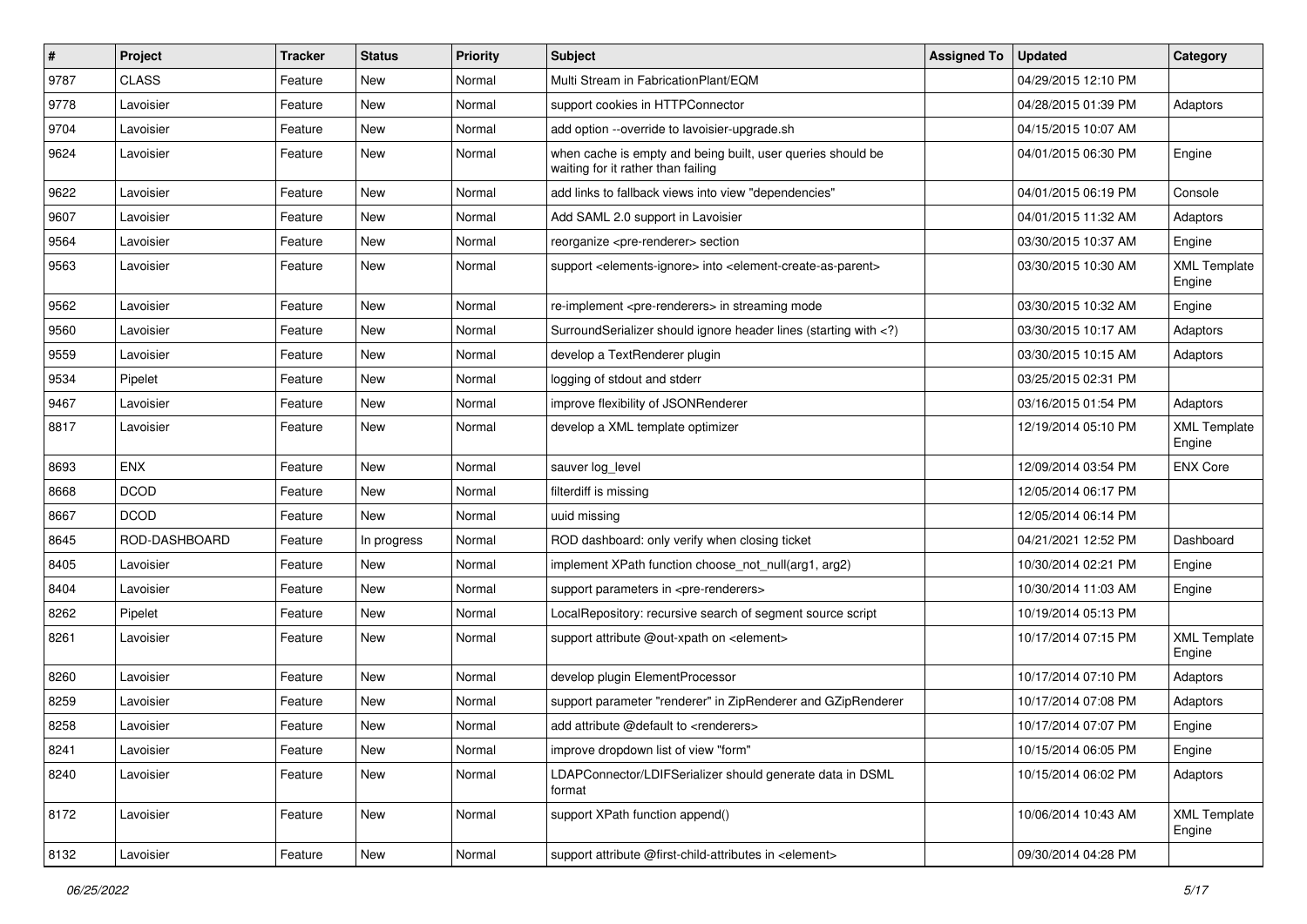| $\vert$ # | Project                 | Tracker | <b>Status</b> | <b>Priority</b> | <b>Subject</b>                                             | <b>Assigned To</b> | <b>Updated</b>      | Category                          |
|-----------|-------------------------|---------|---------------|-----------------|------------------------------------------------------------|--------------------|---------------------|-----------------------------------|
| 7811      | Lavoisier               | Feature | New           | Normal          | support server-side argument validation with XPath         |                    | 07/30/2014 05:05 PM |                                   |
| 7649      | Lavoisier               | Feature | New           | Normal          | develop a XMLTemplateProcessor plugin                      |                    | 07/04/2014 05:52 PM | Adaptors                          |
| 7619      | Lavoisier               | Feature | New           | Normal          | replace @INCLUDES with #include in properties files        |                    | 07/04/2014 11:17 AM | Engine                            |
| 7486      | <b>Topology Manager</b> | Feature | New           | Normal          | Modification of information                                |                    | 06/19/2014 02:41 PM | GUI                               |
| 7483      | <b>Topology Manager</b> | Feature | New           | Normal          | Protect modification                                       |                    | 06/19/2014 02:27 PM | GUI                               |
| 7464      | Lavoisier               | Feature | New           | Normal          | replace XSL with HTML template in web console              |                    | 06/17/2014 04:55 PM | Console                           |
| 7463      | Lavoisier               | Feature | New           | Normal          | add attribute tpl:url.                                     |                    | 06/17/2014 04:54 PM | <b>HTML</b><br>Template<br>Engine |
| 7325      | Lavoisier               | Feature | New           | Normal          | support filtering dependencies graph by categories         |                    | 06/04/2014 05:14 PM | Console                           |
| 7037      | Topology Manager        | Feature | New           | Normal          | Configuration file for TM                                  |                    | 04/30/2014 03:11 PM |                                   |
| 6748      | <b>CLASS</b>            | Feature | New           | Normal          | Charger un parc présimulé à partir du .root                |                    | 04/03/2014 11:36 AM |                                   |
| 5726      | <b>Topology Manager</b> | Feature | New           | Normal          | Display                                                    |                    | 01/06/2014 09:21 AM |                                   |
| 3039      | APCScheduler            | Feature | New           | Normal          | création de tarball sans exécutable                        |                    | 07/31/2012 06:11 PM |                                   |
| 755       | SphereLib               | Feature | <b>New</b>    | Normal          | Parallélisation de cat2mask                                |                    | 06/14/2010 04:34 PM |                                   |
| 754       | SphereLib               | Feature | New           | Normal          | Parallélisation de la routine apodize_mask                 |                    | 06/14/2010 04:33 PM |                                   |
| 659       | <b>ENX</b>              | Feature | New           | Normal          | Gestion des arbres DOM                                     |                    | 01/16/2013 11:33 AM | <b>ENX Core</b>                   |
| 597       | Oval                    | Feature | New           | Normal          | YAML comme langage de configuration ?                      |                    | 05/11/2010 01:36 PM |                                   |
| 520       | TReqS                   | Feature | New           | Normal          | Communication entre Serveur et Client sans Base de données |                    | 03/24/2015 04:37 PM |                                   |
| 517       | TReqS                   | Feature | New           | Normal          | Outils d'administation pour Treqs                          |                    | 03/24/2015 04:29 PM |                                   |
| 516       | <b>TReqS</b>            | Feature | New           | Normal          | Désactiver des queues                                      |                    | 03/24/2015 04:24 PM |                                   |
| 416       | TReqS                   | Feature | In progress   | Normal          | État drainé pour TReqS                                     |                    | 03/24/2015 04:04 PM |                                   |
| 33350     | Lavoisier               | Feature | New           | Low             | add a XPath function multireplace()                        |                    | 05/31/2018 03:49 PM | Engine                            |
| 30741     | Lavoisier               | Feature | New           | Low             | add research button on web site                            |                    | 04/04/2018 10:53 AM | Doc                               |
| 30735     | Lavoisier               | Feature | New           | Low             | write documentation about the admin web console            |                    | 04/04/2018 10:52 AM | Doc                               |
| 12976     | <b>PEM</b>              | Feature | New           | Low             | pem-sync co_pem                                            |                    | 03/24/2016 05:00 PM |                                   |
| 11484     | Lavoisier               | Feature | New           | Low             | improve command "lavoisier-upgrade.sh"                     |                    | 04/10/2018 11:06 AM |                                   |
| 6687      | Lavoisier               | Feature | New           | Low             | develop a CronTrigger                                      |                    | 03/27/2014 04:36 PM | Adaptors                          |
| 6360      | Lavoisier               | Feature | New           | Low             | develop a EntriesProcessor (or a EntriesRenderer)          |                    | 03/05/2014 03:22 PM | Adaptors                          |
| 6353      | Lavoisier               | Feature | New           | Low             | support new parameter type "Language"                      |                    | 03/24/2014 10:40 AM | Engine                            |
| 6325      | Lavoisier               | Feature | New           | Low             | enable limiting the maximum output size                    |                    | 03/24/2014 10:40 AM | Engine                            |
| 6303      | Lavoisier               | Feature | New           | Low             | support attributes @package and @id on <config></config>   |                    | 03/24/2014 10:31 AM | Engine                            |
| 6260      | Lavoisier               | Feature | New           | Low             | support introspection of view-template                     |                    | 03/24/2014 10:40 AM | Engine                            |
| 5757      | <b>Topology Manager</b> | Feature | New           | Low             | Topology manager- error detection in mezzanine             |                    | 01/07/2014 01:29 PM |                                   |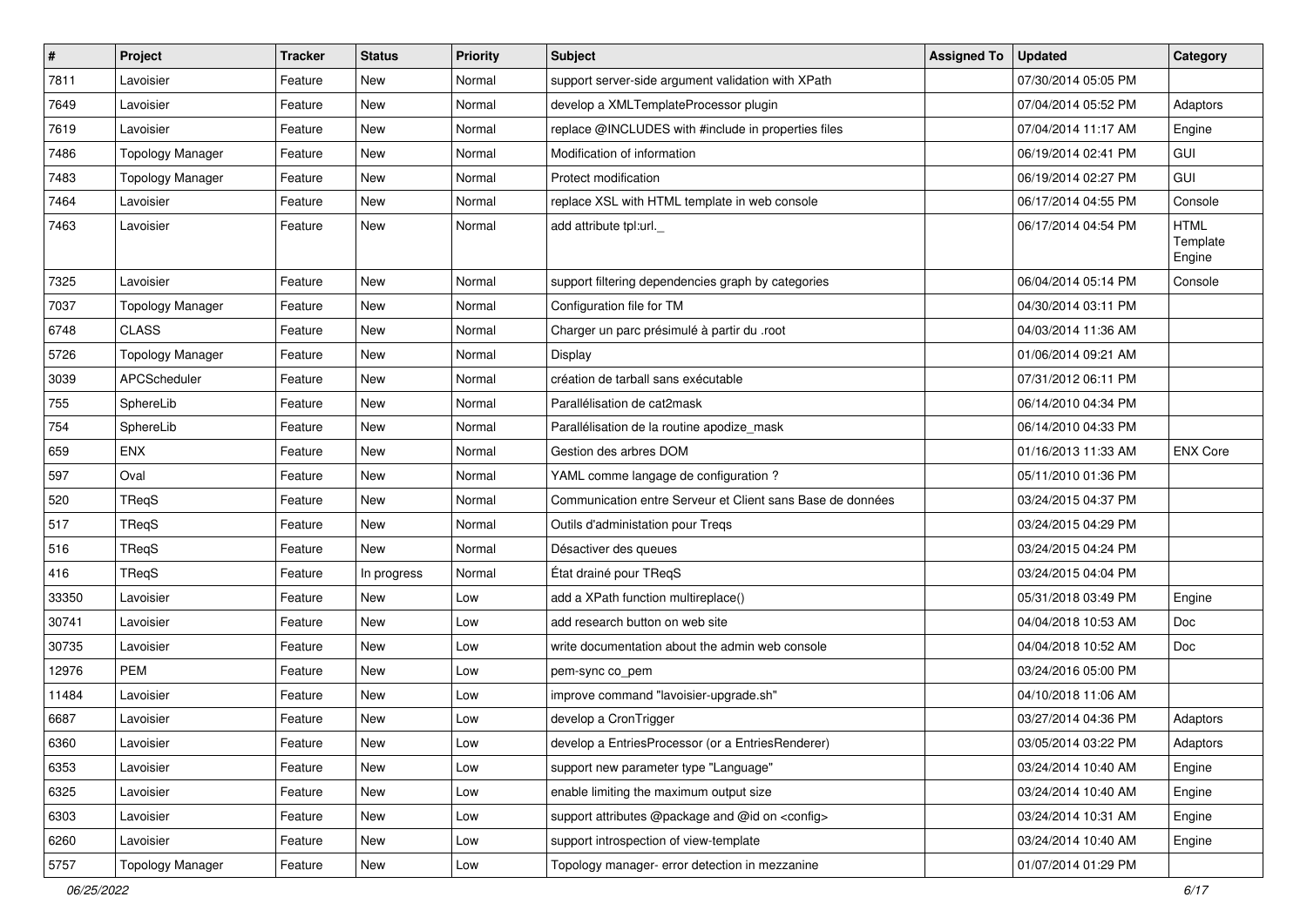| $\sharp$ | Project                              | Tracker | <b>Status</b> | <b>Priority</b> | <b>Subject</b>                                           | <b>Assigned To</b> | <b>Updated</b>      | Category        |
|----------|--------------------------------------|---------|---------------|-----------------|----------------------------------------------------------|--------------------|---------------------|-----------------|
| 5751     | Electronic Control and<br>Monitoring | Feature | New           | Low             | buildcfg with some error message                         |                    | 01/06/2014 05:43 PM |                 |
| 5729     | <b>Topology Manager</b>              | Feature | New           | Low             | Title in firefox                                         |                    | 01/03/2014 06:58 PM |                 |
| 5558     | Lavoisier                            | Feature | <b>New</b>    | Low             | add XPath function build_xpath()                         |                    | 11/29/2013 09:58 AM | Engine          |
| 5527     | <b>ENX</b>                           | Feature | New           | Low             | Named register list                                      |                    | 11/18/2013 05:30 PM | Drivers         |
| 5503     | <b>DCOD</b>                          | Feature | <b>New</b>    | Low             | test ada 2012 in ./configure                             |                    | 11/13/2013 04:54 PM |                 |
| 5377     | <b>CLASS</b>                         | Feature | <b>New</b>    | Low             | enrichment factory                                       |                    | 10/21/2013 03:15 PM |                 |
| 5376     | <b>CLASS</b>                         | Feature | New           | Low             | Reactor batch creation                                   |                    | 10/21/2013 03:14 PM |                 |
| 5350     | <b>CLASS</b>                         | Feature | <b>New</b>    | Low             | Set some quality criteria on Pu when building a MOX fuel |                    | 10/22/2013 11:50 AM |                 |
| 5329     | <b>CLASS</b>                         | Feature | <b>New</b>    | Low             | Power density                                            |                    | 10/14/2013 05:58 PM |                 |
| 5090     | Lavoisier                            | Feature | <b>New</b>    | Low             | add new adaptor type : < writer>                         |                    | 03/24/2014 10:26 AM | Engine          |
| 5009     | Lavoisier                            | Feature | New           | Low             | <b>ICalRenderer</b>                                      |                    | 01/21/2014 06:02 PM | Adaptors        |
| 5008     | Lavoisier                            | Feature | New           | Low             | <b>ICalSerializer</b>                                    |                    | 01/21/2014 06:01 PM | Adaptors        |
| 4934     | Lavoisier                            | Feature | New           | Low             | implement some additional cache adaptors                 |                    | 02/07/2014 04:59 PM | Adaptors        |
| 4906     | Lavoisier                            | Feature | New           | Low             | XPath2SQLTemplate: add support for SQL functions         |                    | 03/24/2014 10:26 AM | Adaptors        |
| 4905     | Lavoisier                            | Feature | New           | Low             | XPath2SQLTemplate : add support for XPath functions      |                    | 03/24/2014 10:26 AM | Adaptors        |
| 4904     | Lavoisier                            | Feature | <b>New</b>    | Low             | XPath2SQLTemplate : add support for ORDER BY             |                    | 03/24/2014 10:26 AM | Adaptors        |
| 4871     | Lavoisier                            | Feature | New           | Low             | ExcelSerializer                                          |                    | 03/24/2014 10:26 AM | Adaptors        |
| 4870     | Lavoisier                            | Feature | <b>New</b>    | Low             | BinarySerializer                                         |                    | 03/24/2014 10:26 AM | Adaptors        |
| 4867     | Lavoisier                            | Feature | <b>New</b>    | Low             | ScalaProcessor                                           |                    | 03/24/2014 10:26 AM | Adaptors        |
| 4866     | Lavoisier                            | Feature | New           | Low             | <b>XQueryConnector</b>                                   |                    | 03/24/2014 10:26 AM | Adaptors        |
| 4865     | Lavoisier                            | Feature | <b>New</b>    | Low             | support remote connection in JMXConnector                |                    | 03/24/2014 10:26 AM | Adaptors        |
| 4863     | Lavoisier                            | Feature | New           | Low             | YAMLRenderer                                             |                    | 03/24/2014 10:26 AM | Adaptors        |
| 4652     | <b>ENX</b>                           | Feature | <b>New</b>    | Low             | rename appenders.ad[sb]                                  |                    | 06/13/2013 10:19 AM | <b>ENX Core</b> |
| 3992     | Pipelet                              | Feature | <b>New</b>    | Low             | directory in data with specific color                    |                    | 02/20/2013 05:19 PM |                 |
| 3022     | <b>AGATA DAQ</b>                     | Feature | New           | Low             | [ELOG] change the "From"                                 |                    | 07/26/2012 10:18 AM |                 |
| 2644     | <b>ENX</b>                           | Feature | <b>New</b>    | Low             | Que faire en cas de multiple connexion sans quit         |                    | 01/22/2013 05:04 PM | <b>ENX Core</b> |
| 2112     | LC <sub>2</sub>                      | Feature | <b>New</b>    | Low             | Rorc lib                                                 |                    | 04/08/2013 06:11 PM |                 |
| 2076     | LC <sub>2</sub>                      | Feature | New           | Low             | Finer grained report for boot Crocus script              |                    | 10/11/2011 02:18 PM |                 |
| 959      | SphereLib                            | Feature | New           | Low             | intégrer ginp                                            |                    | 10/06/2010 11:30 AM |                 |
| 890      | SphereLib                            | Feature | New           | Low             | spline with order $!= 3$                                 |                    | 09/06/2010 03:08 PM |                 |
| 656      | ENX                                  | Feature | New           | Low             | named register                                           |                    | 01/30/2013 03:59 PM | <b>ENX Core</b> |
| 631      | ftsmonitor                           | Feature | New           | Low             | History of a DN access                                   |                    | 10/22/2010 10:10 AM |                 |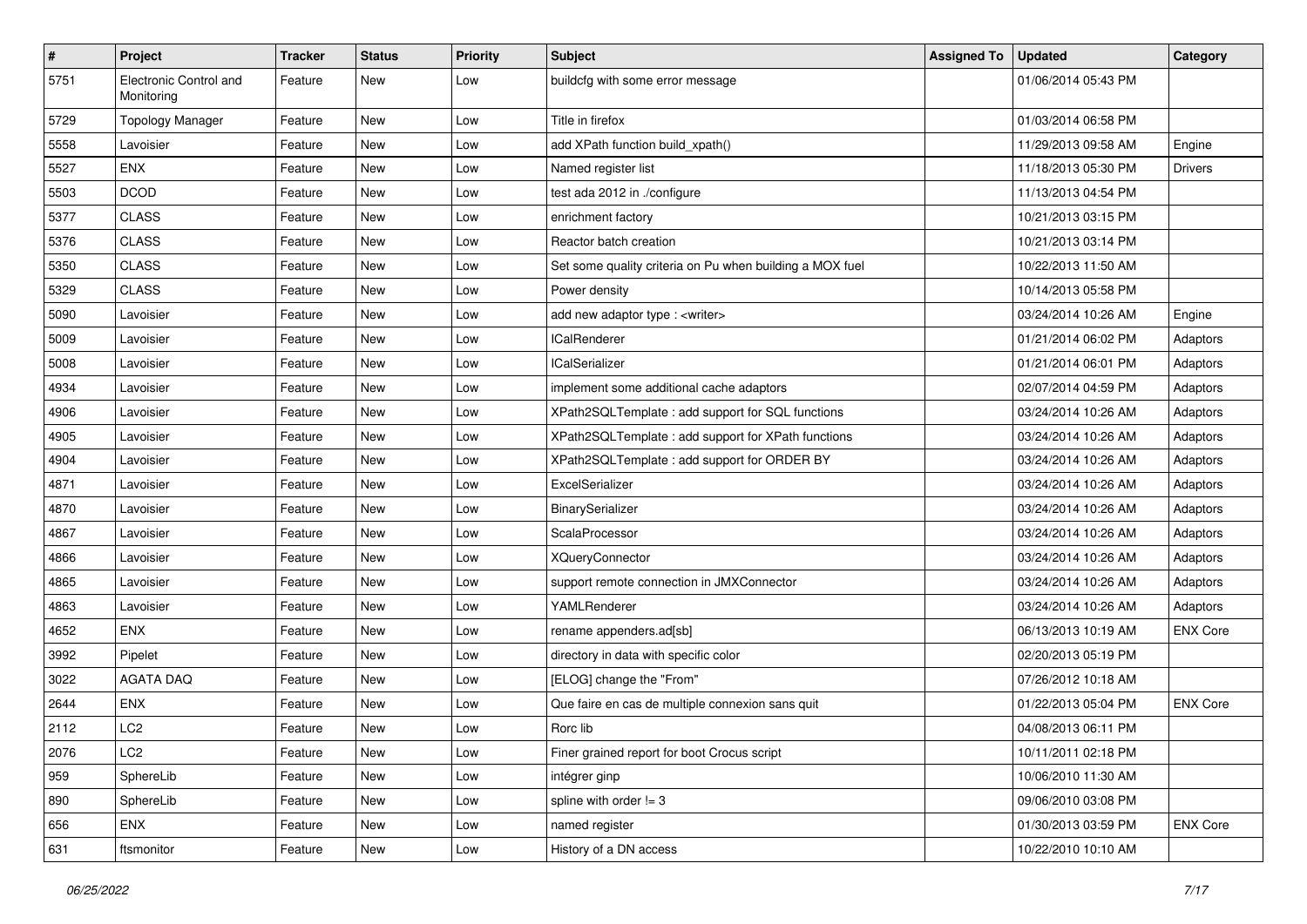| $\pmb{\#}$ | Project                 | <b>Tracker</b> | <b>Status</b> | <b>Priority</b> | <b>Subject</b>                                                       | <b>Assigned To</b> | <b>Updated</b>      | Category |
|------------|-------------------------|----------------|---------------|-----------------|----------------------------------------------------------------------|--------------------|---------------------|----------|
| 500        | <b>TRegS</b>            | Feature        | New           | Low             | Injecter les information d'opération vers COLLOS                     |                    | 03/24/2015 04:29 PM |          |
| 425        | TReqS                   | Feature        | <b>New</b>    | Low             | Durée de vie des métadata                                            |                    | 03/24/2015 04:30 PM |          |
| 202        | Smurf                   | Feature        | New           | Low             | Smurf::DB::Getopt add fping to smelect                               |                    | 10/21/2009 04:46 PM |          |
| 93         | RIsngCons               | Feature        | <b>New</b>    | Low             | Touche pour forcer le renouvellement de cache                        |                    | 03/31/2009 10:16 AM |          |
| 87         | RIsngCons               | Feature        | <b>New</b>    | Low             | Limiter la taille du cache                                           |                    | 03/30/2009 03:32 PM |          |
| 86         | RIsngCons               | Feature        | <b>New</b>    | Low             | Tris dynamiques                                                      |                    | 03/30/2009 03:31 PM |          |
| 36236      | IN2P3-Forge             | Support        | <b>New</b>    | High            | Synchronisation demandée pour un serveur Mercurial                   |                    | 04/13/2021 09:07 AM |          |
| 35994      | IN2P3-Forge             | Support        | <b>New</b>    | Normal          | Synchronisation demandée pour un serveur Mercurial                   |                    | 01/11/2019 03:10 PM |          |
| 16628      | CC-IN2P3                | Support        | New           | Normal          | Sèche cheveux dans le vestiaire                                      |                    | 01/12/2017 02:37 PM |          |
| 10065      | <b>CLASS</b>            | Support        | <b>New</b>    | Normal          | Multi-Threading in CLASS                                             |                    | 06/05/2015 11:30 AM |          |
| 9491       | <b>JEM-EUSO</b>         | Support        | <b>New</b>    | Normal          | I need to access also to AWG Euso balloon documents                  |                    | 03/18/2015 03:36 PM |          |
| 7041       | <b>Topology Manager</b> | Support        | <b>New</b>    | Normal          | Sub repositories                                                     |                    | 04/30/2014 03:52 PM |          |
| 5739       | <b>AGATA DAQ</b>        | Support        | New           | Low             | visu1 out                                                            |                    | 01/04/2014 01:46 PM |          |
| 47960      | LabInvent               | Task           | <b>New</b>    | Immediate       | <b>CHAMPS</b>                                                        |                    | 01/19/2022 03:51 PM |          |
| 47922      | LabInvent               | Task           | New           | Immediate       | Passer directement à v3.LAST (3.10.1)                                |                    | 12/02/2021 04:45 PM |          |
| 47962      | LabInvent               | Task           | <b>New</b>    | Urgent          | (IRAP only) re-install inventirap avec php7                          |                    | 11/30/2021 03:17 PM |          |
| 47906      | LabInvent               | Task           | <b>New</b>    | Urgent          | Champs virtuels                                                      |                    | 11/30/2021 03:50 PM |          |
| 47905      | LabInvent               | Task           | <b>New</b>    | Urgent          | Read (index & view) (generic)                                        |                    | 12/01/2021 11:21 AM |          |
| 47903      | LabInvent               | Task           | New           | Urgent          | Rappels automatiques pour les suivis récurrents (périodiques)        |                    | 12/01/2021 11:17 AM |          |
| 47901      | LabInvent               | Task           | New           | Urgent          | Read (view & index)                                                  |                    | 12/01/2021 11:17 AM |          |
| 47899      | LabInvent               | Task           | New           | Urgent          | view (generic)                                                       |                    | 12/01/2021 11:21 AM |          |
| 47886      | LabInvent               | Task           | New           | Urgent          | Notifications                                                        |                    | 11/30/2021 03:45 PM |          |
| 47874      | LabInvent               | Task           | New           | Urgent          | <b>Stats</b>                                                         |                    | 11/30/2021 03:44 PM |          |
| 49149      | <b>PyROS</b>            | Task           | <b>New</b>    | High            | SCRIPT RUN (PYROS/pyros.py) (uniquement pour la partie<br>execution) |                    | 05/24/2022 02:55 PM |          |
| 48278      | <b>PyROS</b>            | Task           | <b>New</b>    | High            | AGENT général (dont dépendent tous les agents et<br>AgentDevices)    |                    | 01/29/2022 01:05 AM |          |
| 48271      | <b>PyROS</b>            | Task           | <b>New</b>    | High            | CLASSIC installation (with venv)                                     |                    | 03/16/2022 07:27 AM |          |
| 47952      | LabInvent               | Task           | <b>New</b>    | High            | Ecran d'accueil à restructurer                                       |                    | 11/30/2021 03:43 PM |          |
| 47947      | LabInvent               | Task           | New           | High            | docker only                                                          |                    | 12/13/2021 11:07 AM |          |
| 47942      | LabInvent               | Task           | <b>New</b>    | High            | index (generic)                                                      |                    | 11/30/2021 03:48 PM |          |
| 47937      | LabInvent               | Task           | <b>New</b>    | High            | Read (index & view) (generic ?)                                      |                    | 11/30/2021 03:48 PM |          |
| 47936      | LabInvent               | Task           | <b>New</b>    | High            | 3-4 - TBO & ARCHIVED                                                 |                    | 11/30/2021 03:43 PM |          |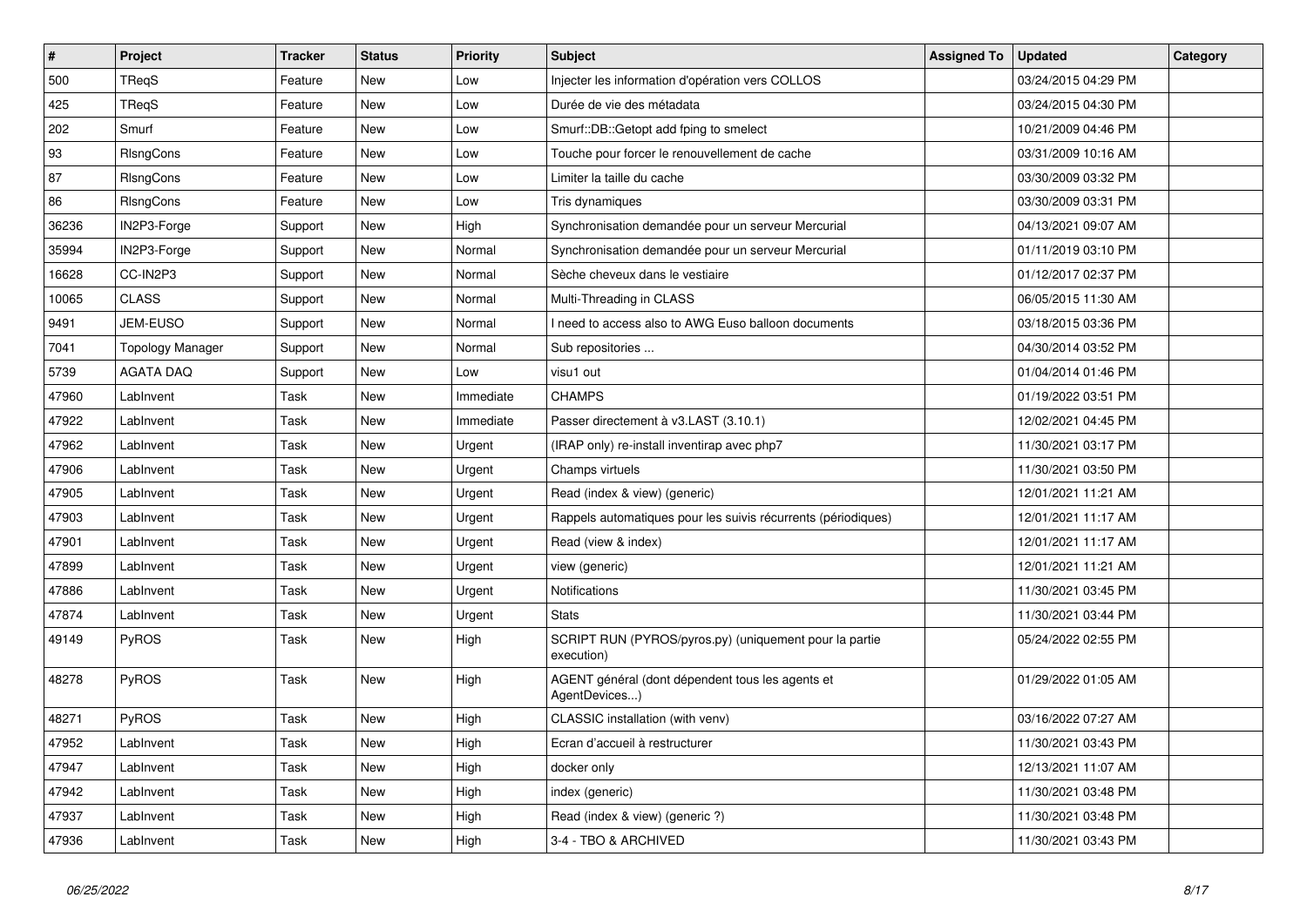| #     | Project      | <b>Tracker</b> | <b>Status</b> | <b>Priority</b> | <b>Subject</b>                                                                                                                                       | <b>Assigned To</b> | <b>Updated</b>      | Category   |
|-------|--------------|----------------|---------------|-----------------|------------------------------------------------------------------------------------------------------------------------------------------------------|--------------------|---------------------|------------|
| 47934 | LabInvent    | Task           | New           | High            | LIFECYCLE (Status) : CREATED => (TBO) => VALIDATED =><br>TBA => ARCHIVED                                                                             |                    | 11/30/2021 03:43 PM |            |
| 47927 | LabInvent    | Task           | New           | High            | A gérer via fichier conf YAML                                                                                                                        |                    | 11/30/2021 03:47 PM |            |
| 47926 | LabInvent    | Task           | New           | High            | Instance DEMO docker - à installer sur hyp2 puis sur VM pweb3                                                                                        |                    | 12/13/2021 11:07 AM |            |
| 47914 | LabInvent    | Task           | New           | High            | index (generic)                                                                                                                                      |                    | 11/30/2021 03:50 PM |            |
| 47912 | LabInvent    | Task           | New           | High            | (VUE) Elements et Helper                                                                                                                             |                    | 11/30/2021 03:51 PM |            |
| 47897 | LabInvent    | Task           | New           | High            | *** F - Stats (Users)                                                                                                                                |                    | 11/30/2021 03:48 PM |            |
| 47890 | LabInvent    | Task           | New           | High            | Commander (demande achat)                                                                                                                            |                    | 01/19/2022 03:48 PM |            |
| 47884 | LabInvent    | Task           | New           | High            | partitionnement par Site (besoin IP2I/LMA)                                                                                                           |                    | 11/30/2021 03:43 PM |            |
| 47882 | LabInvent    | Task           | New           | High            | Delete - delete                                                                                                                                      |                    | 11/30/2021 03:42 PM |            |
| 47881 | LabInvent    | Task           | New           | High            | Read - view                                                                                                                                          |                    | 11/30/2021 03:42 PM |            |
| 47879 | LabInvent    | Task           | New           | High            | Create/Update - add edit                                                                                                                             |                    | 11/30/2021 03:42 PM |            |
| 47878 | LabInvent    | Task           | New           | High            | Autres                                                                                                                                               |                    | 11/30/2021 03:44 PM |            |
| 47877 | LabInvent    | Task           | New           | High            | find (search)                                                                                                                                        |                    | 11/30/2021 03:43 PM |            |
| 47876 | LabInvent    | Task           | New           | High            | CRUD                                                                                                                                                 |                    | 11/30/2021 03:42 PM |            |
| 47872 | LabInvent    | Task           | New           | High            | Actions & Vues                                                                                                                                       |                    | 11/30/2021 03:42 PM |            |
| 47867 | LabInvent    | Task           | New           | High            | *** F - Autorisations (Users)                                                                                                                        |                    | 11/30/2021 03:47 PM |            |
| 47388 | <b>PyROS</b> | Task           | New           | High            | (F14) ENTITIES - definition & implementation - CONFIG FILES                                                                                          |                    | 01/29/2022 01:25 AM |            |
| 45004 | <b>PyROS</b> | Task           | New           | High            | MAIN CONFIG FILE - Décrire dans un fichier texte la configuration<br>complète d'une UNIT (monture) et tous ses composants et<br>instruments associés |                    | 01/29/2022 01:25 AM |            |
| 45000 | <b>PyROS</b> | Task           | New           | High            | Generic commands grammar description & management                                                                                                    |                    | 05/06/2021 05:05 PM |            |
| 44389 | <b>PyROS</b> | Task           | New           | High            | (GF1) PROJECT MANAGEMENT (REDMINE FORGE) : Features,<br>tasks, gantt, kanban                                                                         |                    | 03/04/2022 11:56 AM |            |
| 44388 | <b>PyROS</b> | Task           | New           | High            | (GF2) SOURCE CODE MANAGEMENT (GITLAB)                                                                                                                |                    | 02/02/2022 12:28 PM | Evolution  |
| 44334 | <b>PyROS</b> | Task           | In progress   | High            | (F08) Intégration protocole INDI                                                                                                                     |                    | 05/06/2021 05:05 PM |            |
| 44329 | <b>PyROS</b> | Task           | New           | High            | Migration gitlab sur IN2P3                                                                                                                           |                    | 12/14/2021 12:08 PM |            |
| 44168 | <b>PyROS</b> | Task           | New           | High            | (GF2) INSTALL & DEPLOY                                                                                                                               |                    | 03/16/2022 07:27 AM |            |
| 44166 | <b>PyROS</b> | Task           | New           | High            | (GF1) DOCUMENTATION                                                                                                                                  |                    | 03/04/2022 11:57 AM |            |
| 1178  | Pipelet      | Task           | New           | High            | writing mysql and postgre backends                                                                                                                   |                    | 02/13/2013 10:49 AM |            |
| 51461 | GRAND        | Task           | New           | Normal          | WP 4.4: pipeline simulation                                                                                                                          |                    | 06/24/2022 03:13 PM | soft simu  |
| 51444 | <b>GRAND</b> | Task           | New           | Normal          | WP 3.5: infra documentation                                                                                                                          |                    | 06/24/2022 01:50 PM | infra soft |
| 51442 | <b>GRAND</b> | Task           | New           | Normal          | WP 4.3: workflow and scheduler                                                                                                                       |                    | 06/24/2022 03:03 PM | infra soft |
| 49944 | GRAND        | Task           | New           | Normal          | WP 10.3: data analysis                                                                                                                               |                    | 03/18/2022 04:45 PM |            |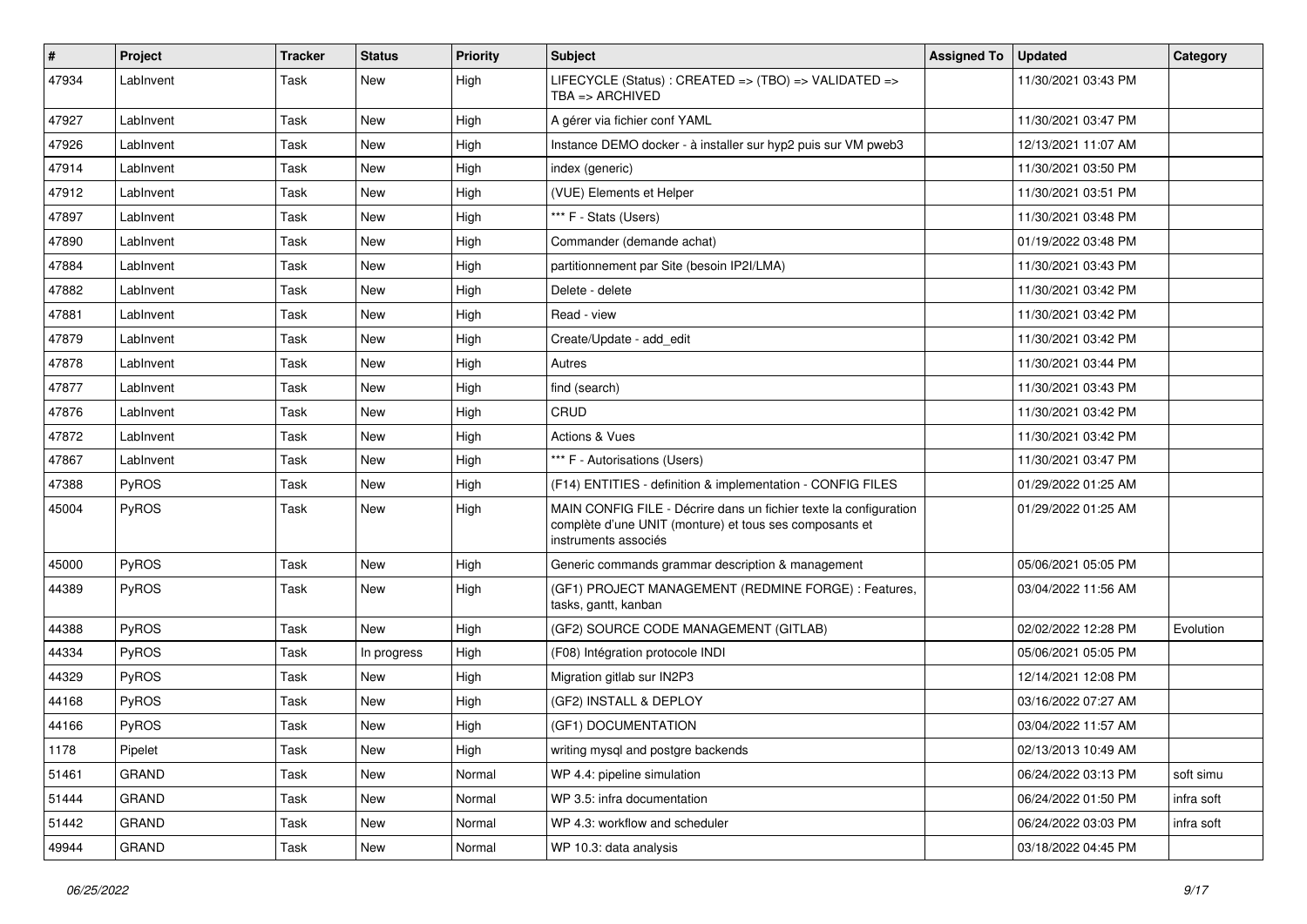| $\sharp$ | Project      | Tracker | <b>Status</b> | <b>Priority</b> | <b>Subject</b>                                         | <b>Assigned To</b> | <b>Updated</b>      | Category |
|----------|--------------|---------|---------------|-----------------|--------------------------------------------------------|--------------------|---------------------|----------|
| 49943    | <b>GRAND</b> | Task    | New           | Normal          | WP 10.2: data taking                                   |                    | 03/18/2022 04:45 PM |          |
| 49942    | <b>GRAND</b> | Task    | New           | Normal          | WP 10.1: deployment                                    |                    | 03/18/2022 04:45 PM |          |
| 49941    | <b>GRAND</b> | Task    | New           | Normal          | WP 10: GP 300 setup                                    |                    | 03/18/2022 04:45 PM |          |
| 49940    | <b>GRAND</b> | Task    | New           | Normal          | WP 9.5: data analysis                                  |                    | 03/18/2022 03:35 PM |          |
| 49939    | <b>GRAND</b> | Task    | New           | Normal          | WP 9.4: data taking                                    |                    | 06/23/2022 08:19 PM |          |
| 49938    | <b>GRAND</b> | Task    | New           | Normal          | WP 9.3: deployment commissioning                       |                    | 03/18/2022 03:27 PM |          |
| 49937    | GRAND        | Task    | New           | Normal          | WP 9.2: production detector adaptation                 |                    | 03/18/2022 03:32 PM |          |
| 49936    | <b>GRAND</b> | Task    | New           | Normal          | WP 9.1: detector design adaptation                     |                    | 03/21/2022 03:18 PM |          |
| 49935    | <b>GRAND</b> | Task    | New           | Normal          | WP 9: Nançay setup                                     |                    | 03/18/2022 12:20 AM |          |
| 49934    | <b>GRAND</b> | Task    | New           | Normal          | WP 8.3: trigger evaluation                             |                    | 03/21/2022 10:28 AM |          |
| 49933    | GRAND        | Task    | New           | Normal          | WP 8.2: final reconstruction                           |                    | 03/18/2022 04:39 PM |          |
| 49932    | GRAND        | Task    | New           | Normal          | WP 8.1: SLT info definition                            |                    | 03/18/2022 04:39 PM |          |
| 49931    | <b>GRAND</b> | Task    | New           | Normal          | WP 8: data reconstruction study                        |                    | 03/21/2022 10:28 AM |          |
| 49930    | <b>GRAND</b> | Task    | New           | Normal          | WP 7: second level trigger (SLT)                       |                    | 03/21/2022 10:28 AM |          |
| 49929    | <b>GRAND</b> | Task    | New           | Normal          | WP 6.4: frontend implementation                        |                    | 04/14/2022 02:24 PM |          |
| 49928    | GRAND        | Task    | New           | Normal          | WP 6.3: testbench                                      |                    | 06/24/2022 12:58 PM |          |
| 49927    | <b>GRAND</b> | Task    | New           | Normal          | WP 6.2: analytical method                              |                    | 06/24/2022 12:41 PM |          |
| 49926    | <b>GRAND</b> | Task    | New           | Normal          | WP 6.1: neuronal network method                        |                    | 03/21/2022 01:40 PM |          |
| 49925    | <b>GRAND</b> | Task    | New           | Normal          | WP 6: first level trigger (FLT)                        |                    | 03/21/2022 10:28 AM |          |
| 49924    | GRAND        | Task    | New           | Normal          | WP 5.2: noise event selection                          |                    | 03/18/2022 05:13 PM |          |
| 49923    | <b>GRAND</b> | Task    | New           | Normal          | WP 5.5: EAS selection                                  |                    | 03/18/2022 05:13 PM |          |
| 49922    | <b>GRAND</b> | Task    | New           | Normal          | WP 5.4: reconstruction                                 |                    | 03/18/2022 05:13 PM |          |
| 49921    | <b>GRAND</b> | Task    | New           | Normal          | WP 5.3: calibration                                    |                    | 03/18/2022 05:13 PM |          |
| 49919    | <b>GRAND</b> | Task    | New           | Normal          | WP 5.1: data taking                                    |                    | 03/18/2022 05:13 PM |          |
| 49918    | <b>GRAND</b> | Task    | New           | Normal          | WP 5: GP 13/100 experimental DB analysis               |                    | 03/18/2022 05:13 PM |          |
| 49917    | <b>GRAND</b> | Task    | New           | Normal          | WP 4.2: validation                                     |                    | 03/18/2022 03:08 PM |          |
| 49916    | <b>GRAND</b> | Task    | New           | Normal          | WP 4.1: production, storing & management               |                    | 03/18/2022 03:06 PM |          |
| 49915    | GRAND        | Task    | New           | Normal          | WP 4: Creating GRAND simulation                        |                    | 03/18/2022 12:20 AM |          |
| 49914    | GRAND        | Task    | New           | Normal          | WP 3.4: code distribution, software env.               |                    | 06/24/2022 01:41 PM |          |
| 49912    | GRAND        | Task    | New           | Normal          | WP 3.3: manage software infra : CI, quality, DB engine |                    | 03/18/2022 03:03 PM |          |
| 49911    | GRAND        | Task    | New           | Normal          | WP 3.2: calibration monotoring DB                      |                    | 03/18/2022 05:13 PM |          |
| 49910    | GRAND        | Task    | New           | Normal          | WP 3.1: manage data event DB                           |                    | 06/24/2022 01:55 PM |          |
| 49909    | GRAND        | Task    | New           | Normal          | WP 3: software infra and database                      |                    | 06/24/2022 01:48 PM |          |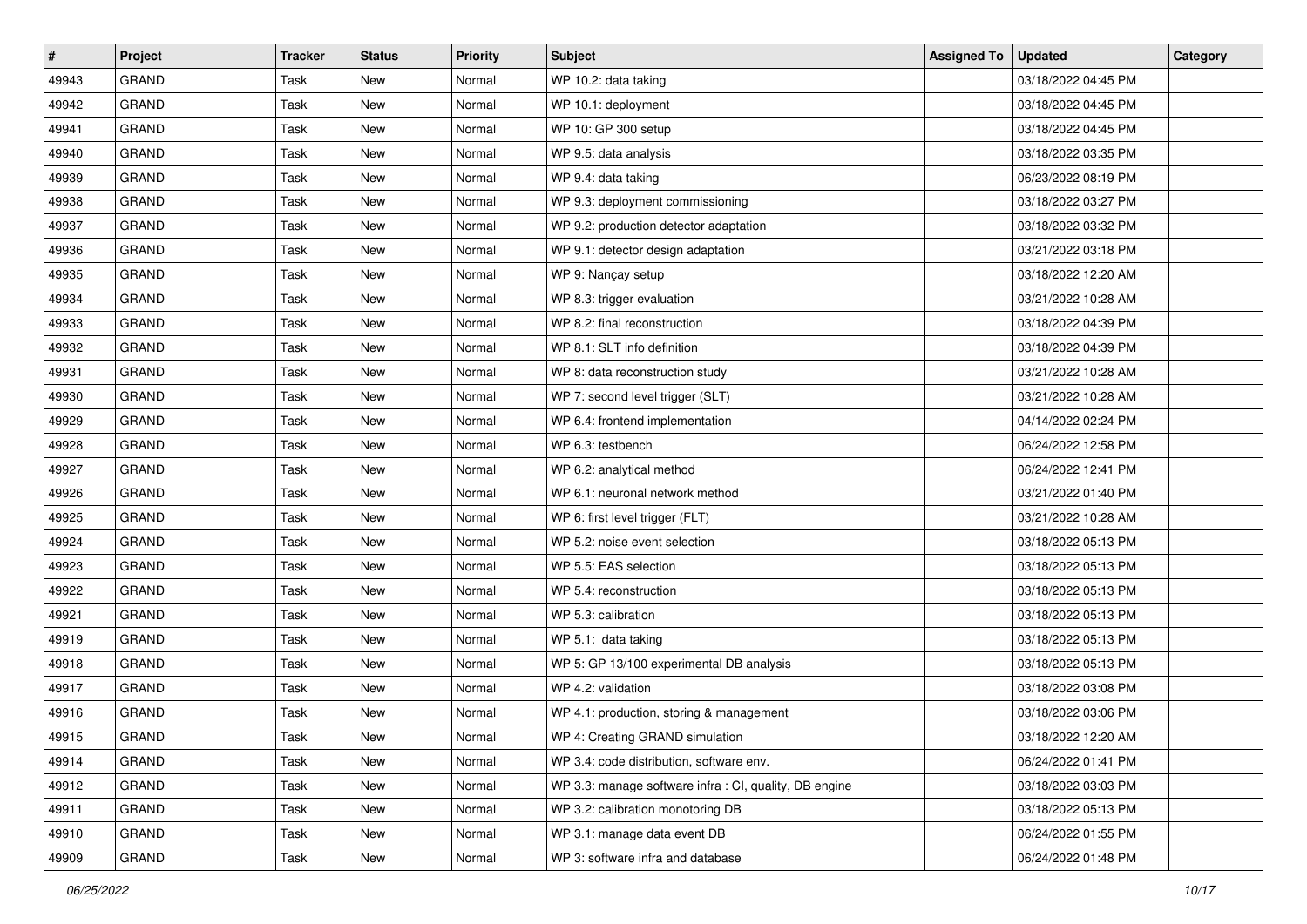| $\sharp$ | Project      | Tracker | <b>Status</b> | <b>Priority</b> | Subject                                                                                  | <b>Assigned To</b> | <b>Updated</b>      | Category |
|----------|--------------|---------|---------------|-----------------|------------------------------------------------------------------------------------------|--------------------|---------------------|----------|
| 49906    | <b>GRAND</b> | Task    | New           | Normal          | WP 1.1: finance                                                                          |                    | 03/18/2022 05:13 PM |          |
| 49905    | <b>GRAND</b> | Task    | New           | Normal          | WP 1: GRAND management                                                                   |                    | 03/18/2022 05:13 PM |          |
| 49904    | GRAND        | Task    | New           | Normal          | WP 2.9: detector monotoring                                                              |                    | 03/18/2022 05:13 PM |          |
| 49903    | GRAND        | Task    | New           | Normal          | WP 2.8: detector calibration                                                             |                    | 03/18/2022 05:13 PM |          |
| 49901    | <b>GRAND</b> | Task    | New           | Normal          | WP 2.6: common tools                                                                     |                    | 03/18/2022 05:13 PM |          |
| 49900    | <b>GRAND</b> | Task    | New           | Normal          | WP 2.5: reconstruction method                                                            |                    | 03/18/2022 02:57 PM |          |
| 49899    | <b>GRAND</b> | Task    | New           | Normal          | WP 2.4: antenna network simulation                                                       |                    | 06/24/2022 02:48 PM |          |
| 49898    | <b>GRAND</b> | Task    | New           | Normal          | WP 2.3: unit detector modeling and coding                                                |                    | 06/24/2022 02:11 PM |          |
| 49897    | GRAND        | Task    | New           | Normal          | WP 2.2: input output format fie                                                          |                    | 03/18/2022 12:22 AM |          |
| 49896    | <b>GRAND</b> | Task    | New           | Normal          | WP 2.1: software architecture and optimization                                           |                    | 03/18/2022 05:13 PM |          |
| 49895    | GRAND        | Task    | New           | Normal          | WP 2: GRANDLIB modelization and software                                                 |                    | 06/24/2022 02:48 PM |          |
| 49890    | PyROS        | Task    | New           | Normal          | Global Start & Stop (safe)                                                               |                    | 03/16/2022 04:52 PM |          |
| 49889    | PyROS        | Task    | New           | Normal          | Backup                                                                                   |                    | 03/16/2022 04:49 PM |          |
| 49888    | PyROS        | Task    | New           | Normal          | Firewall                                                                                 |                    | 03/16/2022 04:48 PM |          |
| 49887    | PyROS        | Task    | New           | Normal          | Hardware                                                                                 |                    | 03/16/2022 04:47 PM |          |
| 49886    | PyROS        | Task    | New           | Normal          | System watch (Nagios, )                                                                  |                    | 03/16/2022 04:47 PM |          |
| 49885    | PyROS        | Task    | New           | Normal          | Network                                                                                  |                    | 03/16/2022 04:46 PM |          |
| 49878    | PyROS        | Task    | New           | Normal          | SF02-SCP integration - Lancement auto de l'agent de gestion du<br>SP lifecycle           |                    | 03/16/2022 10:37 AM |          |
| 49876    | PyROS        | Task    | <b>New</b>    | Normal          | Guitastro integration                                                                    |                    | 03/16/2022 07:28 AM |          |
| 49875    | PyROS        | Task    | New           | Normal          | (classic) Installation Guitastro & dependencies                                          |                    | 03/16/2022 07:27 AM |          |
| 49874    | PyROS        | Task    | New           | Normal          | (docker) Installation Guitastro & dependencies                                           |                    | 03/16/2022 07:26 AM |          |
| 49872    | PyROS        | Task    | New           | Normal          | Restauration de la config par défaut                                                     |                    | 03/15/2022 11:10 PM |          |
| 49871    | PyROS        | Task    | New           | Normal          | Config par défaut (à définir)                                                            |                    | 03/15/2022 11:11 PM |          |
| 49870    | PyROS        | Task    | New           | Normal          | Config générale : logo, pagination, couleurs, options générales,<br>options par feature, |                    | 03/15/2022 11:11 PM |          |
| 49543    | PyROS        | Task    | New           | Normal          | Users View (list & 1)                                                                    |                    | 02/23/2022 06:06 PM |          |
| 49262    | PyROS        | Task    | In progress   | Normal          | Sequence Validation                                                                      |                    | 02/03/2022 02:50 PM |          |
| 49253    | PyROS        | Task    | New           | Normal          | READ 1 & list                                                                            |                    | 02/21/2022 03:21 PM |          |
| 49252    | <b>PyROS</b> | Task    | New           | Normal          | <b>WEB FORM</b>                                                                          |                    | 02/17/2022 01:59 PM |          |
| 49250    | PyROS        | Task    | New           | Normal          | <b>CREATE/UPDATE Sequence</b>                                                            |                    | 02/23/2022 12:02 PM |          |
| 49249    | PyROS        | Task    | In progress   | Normal          | General Menu for this feature                                                            |                    | 02/03/2022 09:39 AM |          |
| 49247    | <b>PyROS</b> | Task    | New           | Normal          | State diagram (doc)                                                                      |                    | 02/03/2022 09:34 AM |          |
| 49246    | PyROS        | Task    | New           | Normal          | Sequence Lifecycle (status)                                                              |                    | 02/03/2022 09:34 AM |          |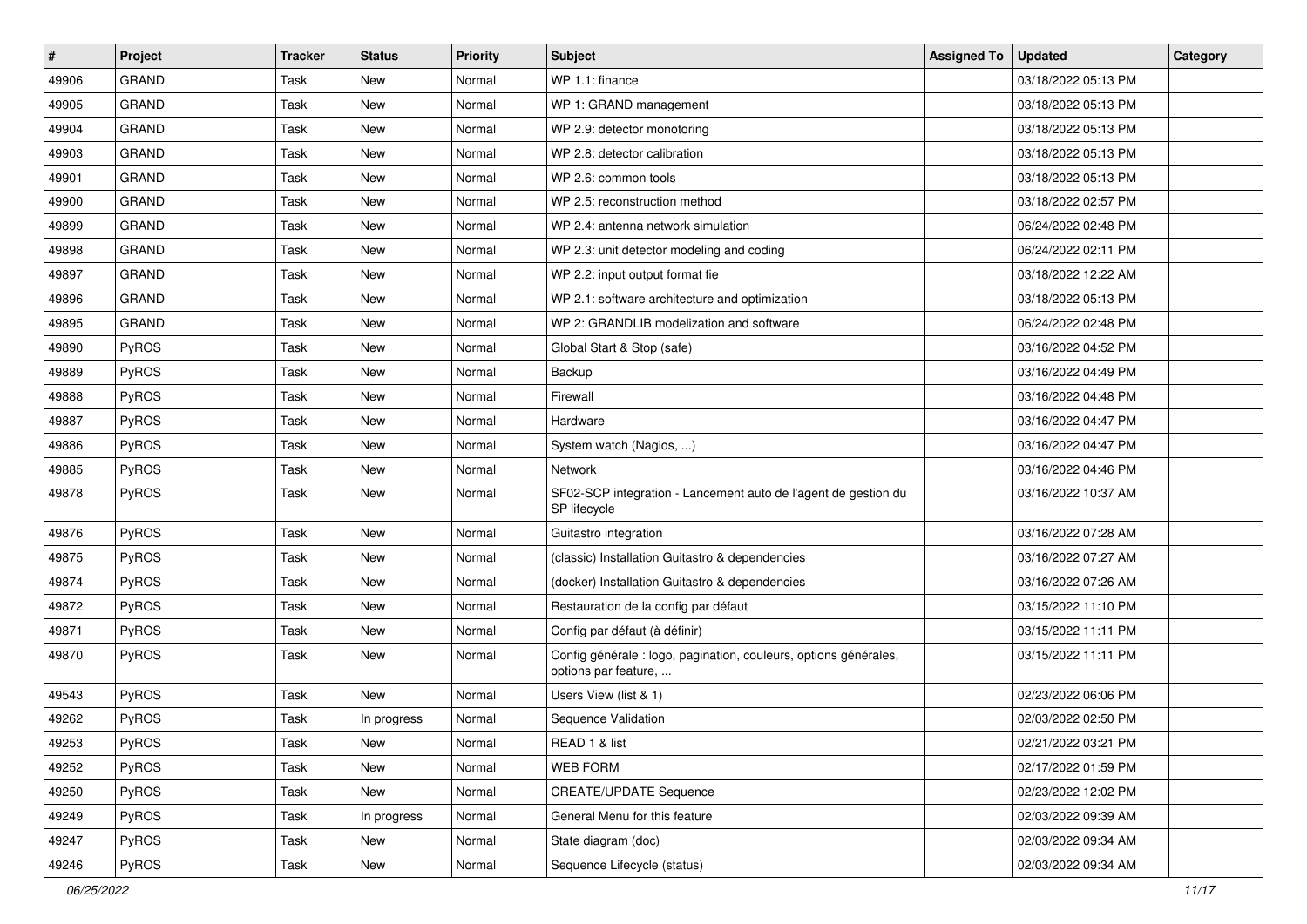| #     | <b>Project</b> | <b>Tracker</b> | <b>Status</b> | <b>Priority</b> | <b>Subject</b>                                                                                                                        | <b>Assigned To</b> | <b>Updated</b>      | Category |
|-------|----------------|----------------|---------------|-----------------|---------------------------------------------------------------------------------------------------------------------------------------|--------------------|---------------------|----------|
| 49210 | PyROS          | Task           | New           | Normal          | <b>CONFIGURATION GENERALE</b>                                                                                                         |                    | 03/15/2022 11:11 PM |          |
| 49157 | <b>PyROS</b>   | Task           | New           | Normal          | Super Super Agent qui surveille l'ensemble des super agents sur<br>chaque noeud (?)                                                   |                    | 01/31/2022 12:12 PM |          |
| 49156 | <b>PyROS</b>   | Task           | New           | Normal          | Super Agent qui démarre et stoppe les autres agents, et surveille<br>leur bonne santé (les relance si besoin) => sur chaque noeud (?) |                    | 01/31/2022 12:12 PM |          |
| 49155 | <b>PyROS</b>   | Task           | New           | Normal          | Architecture décentralisée en plusieurs noeuds (communication via<br>BD)                                                              |                    | 01/31/2022 12:09 PM |          |
| 49152 | PyROS          | Task           | <b>New</b>    | Normal          | RUN/EXEC - Start & Stop software (et Agents)                                                                                          |                    | 05/24/2022 02:55 PM |          |
| 49151 | PyROS          | Task           | <b>New</b>    | Normal          | Script central (pyros.py)                                                                                                             |                    | 01/31/2022 11:36 AM |          |
| 49136 | PyROS          | Task           | New           | Normal          | GF04-SECU - Logging integration                                                                                                       |                    | 01/29/2022 12:54 AM |          |
| 49135 | PyROS          | Task           | New           | Normal          | SF15-SST integration                                                                                                                  |                    | 01/29/2022 12:48 AM |          |
| 49134 | PyROS          | Task           | New           | Normal          | SF14-OBC integration                                                                                                                  |                    | 01/29/2022 12:52 AM |          |
| 49133 | <b>PyROS</b>   | Task           | New           | Normal          | SF13-IAF integration                                                                                                                  |                    | 01/29/2022 12:47 AM |          |
| 49132 | PyROS          | Task           | New           | Normal          | SF12-IAN integration                                                                                                                  |                    | 01/29/2022 12:48 AM |          |
| 49131 | PyROS          | Task           | New           | Normal          | SF11-IPC integration                                                                                                                  |                    | 01/29/2022 12:46 AM |          |
| 49130 | PyROS          | Task           | <b>New</b>    | Normal          | SF10-CAL integration                                                                                                                  |                    | 01/29/2022 12:46 AM |          |
| 49129 | PyROS          | Task           | New           | Normal          | SF09-CMC integration                                                                                                                  |                    | 01/29/2022 12:46 AM |          |
| 49128 | PyROS          | Task           | <b>New</b>    | Normal          | SF08-EXE integration                                                                                                                  |                    | 01/29/2022 12:45 AM |          |
| 49127 | PyROS          | Task           | <b>New</b>    | Normal          | SF07-PLN integration                                                                                                                  |                    | 01/29/2022 12:45 AM |          |
| 49126 | PyROS          | Task           | New           | Normal          | SF06-ALR integration                                                                                                                  |                    | 01/29/2022 12:45 AM |          |
| 49125 | <b>PyROS</b>   | Task           | <b>New</b>    | Normal          | SF05-SEQ integration                                                                                                                  |                    | 03/15/2022 11:03 PM |          |
| 49124 | PyROS          | Task           | New           | Normal          | SF04-SPV integration                                                                                                                  |                    | 01/29/2022 12:44 AM |          |
| 49123 | PyROS          | Task           | <b>New</b>    | Normal          | SF03-ENV integration                                                                                                                  |                    | 01/29/2022 12:50 AM |          |
| 49122 | PyROS          | Task           | New           | Normal          | SF02-SCP integration                                                                                                                  |                    | 01/29/2022 12:50 AM |          |
| 49121 | PyROS          | Task           | New           | Normal          | SF01-USR integration                                                                                                                  |                    | 01/29/2022 12:50 AM |          |
| 49120 | PyROS          | Task           | New           | Normal          | General Design (structure, design, responsive, CSS)                                                                                   |                    | 01/29/2022 12:50 AM |          |
| 48307 | <b>PyROS</b>   | Task           | New           | Normal          | Send, Receive, and Process Commands (Agent <= > Agent)                                                                                |                    | 12/14/2021 02:57 PM |          |
| 48290 | <b>PyROS</b>   | Task           | New           | Normal          | Auto mode                                                                                                                             |                    | 12/14/2021 12:35 PM |          |
| 48289 | <b>PyROS</b>   | Task           | New           | Normal          | Entity (AgentDevice class)                                                                                                            |                    | 12/14/2021 12:32 PM |          |
| 48288 | PyROS          | Task           | New           | Normal          | Entity (DeviceController class)                                                                                                       |                    | 12/14/2021 12:31 PM |          |
| 48287 | <b>PyROS</b>   | Task           | New           | Normal          | cRuD (only Read & Delete) - View (& Kill) currently running Agents                                                                    |                    | 12/14/2021 12:26 PM |          |
| 48286 | PyROS          | Task           | New           | Normal          | Lancement auto et gestion des éventuels AgentDevices associés                                                                         |                    | 12/14/2021 12:22 PM |          |
| 48285 | PyROS          | Task           | <b>New</b>    | Normal          | Lancement auto et gestion du DeviceController associé                                                                                 |                    | 12/14/2021 12:22 PM |          |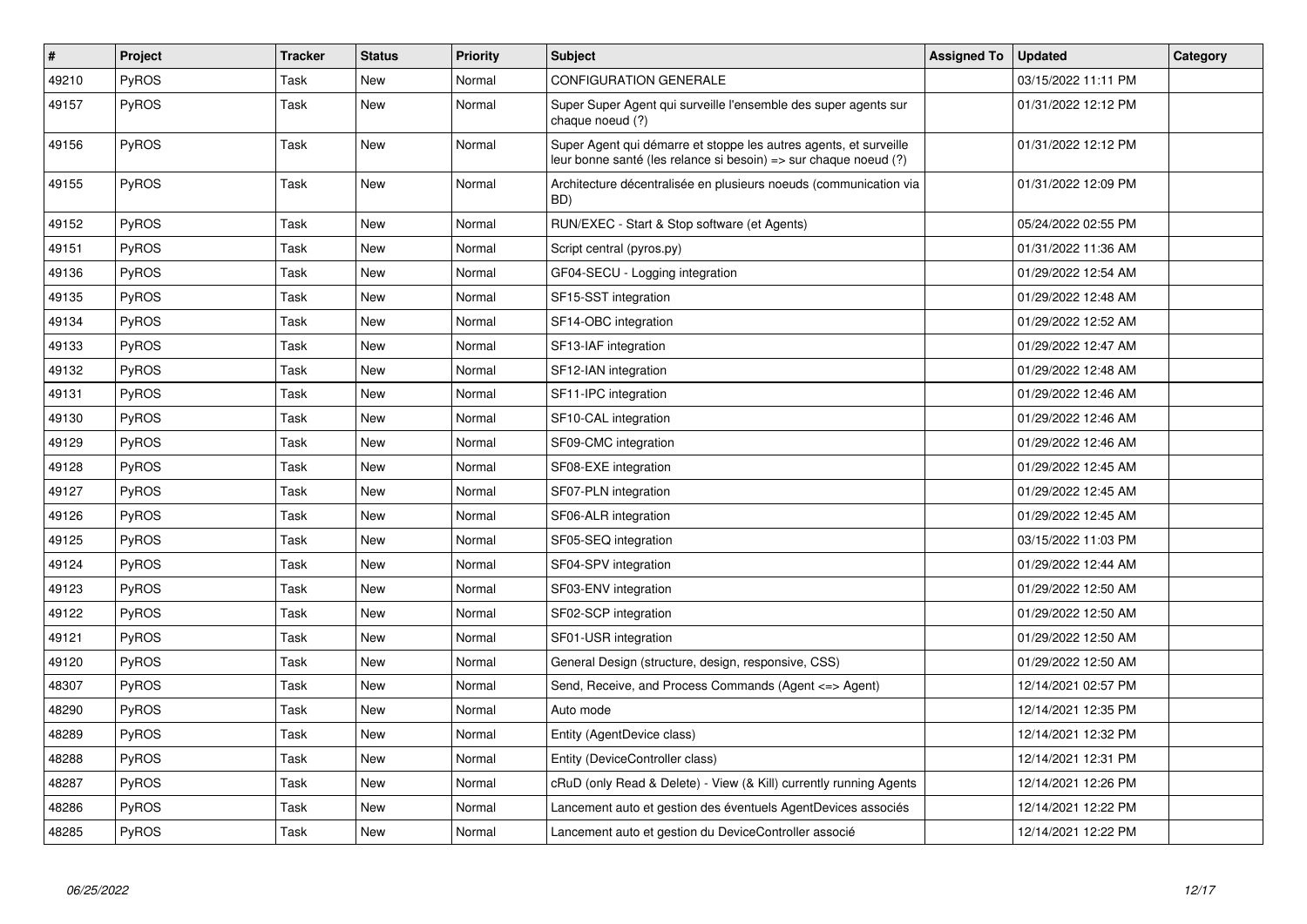| $\sharp$ | Project      | Tracker | <b>Status</b> | <b>Priority</b> | <b>Subject</b>                                                                                   | <b>Assigned To</b> | <b>Updated</b>      | Category |
|----------|--------------|---------|---------------|-----------------|--------------------------------------------------------------------------------------------------|--------------------|---------------------|----------|
| 48284    | PyROS        | Task    | New           | Normal          | Lancement auto et gestion des Components associés (qui sont<br>aussi des DeviceController)       |                    | 12/14/2021 12:20 PM |          |
| 48280    | PyROS        | Task    | New           | Normal          | Agent dérivé de l'Agent général (ex: AgentA, AgentB, AgentC, ou<br>AgentM pour le envmonitoring) |                    | 12/14/2021 03:00 PM |          |
| 48279    | PyROS        | Task    | New           | Normal          | General LOGGING (fichiers texte, écran en mode debug)                                            |                    | 03/16/2022 04:45 PM |          |
| 48276    | <b>PyROS</b> | Task    | New           | Normal          | Scripts d'installation docker                                                                    |                    | 12/14/2021 11:44 AM |          |
| 48275    | PyROS        | Task    | New           | Normal          | version PROD TNC Nouvelle Calédonie - instance docker de<br>production sur site final            |                    | 12/14/2021 11:42 AM |          |
| 48274    | PyROS        | Task    | New           | Normal          | version TEST TNC France - instance docker de test en France                                      |                    | 12/14/2021 11:42 AM |          |
| 48273    | PyROS        | Task    | New           | Normal          | version DEV guitalens - instance docker sur serveur guitalens                                    |                    | 12/14/2021 11:46 AM |          |
| 48270    | PyROS        | Task    | New           | Normal          | SCRIPT INSTALL/UPDATE (PYROS/pyros.py) (uniquement pour<br>la partie install & update)           |                    | 02/23/2022 05:57 PM |          |
| 48223    | LabInvent    | Task    | New           | Normal          | instance perso (docker)                                                                          |                    | 12/13/2021 11:08 AM |          |
| 48222    | LabInvent    | Task    | New           | Normal          | (NEW func) Gérer Suivi d'un User                                                                 |                    | 12/13/2021 10:39 AM |          |
| 48005    | LabInvent    | Task    | New           | Normal          | <b>Bugfix toutes les Deprecated Errors</b>                                                       |                    | 12/06/2021 02:37 PM |          |
| 47966    | LabInvent    | Task    | New           | Normal          | Ajouter test Commande (avec devis joint)                                                         |                    | 11/30/2021 04:17 PM |          |
| 47959    | LabInvent    | Task    | New           | Normal          | *** F - ENTITY - Fournisseurs                                                                    |                    | 11/30/2021 12:57 PM |          |
| 47958    | LabInvent    | Task    | New           | Normal          | delete (generic)                                                                                 |                    | 11/30/2021 12:47 PM |          |
| 47954    | LabInvent    | Task    | New           | Normal          | 1 - CREATED                                                                                      |                    | 11/30/2021 01:27 PM |          |
| 47953    | LabInvent    | Task    | New           | Normal          | 2a - TOBEORDERED (optionnel)                                                                     |                    | 11/30/2021 01:27 PM |          |
| 47950    | LabInvent    | Task    | New           | Normal          | DB complète à mettre à jour                                                                      |                    | 11/30/2021 12:26 PM |          |
| 47946    | LabInvent    | Task    | New           | Normal          | classic only                                                                                     |                    | 12/03/2021 09:50 AM |          |
| 47945    | LabInvent    | Task    | New           | Normal          | ALL                                                                                              |                    | 11/30/2021 12:23 PM |          |
| 47935    | LabInvent    | Task    | New           | Normal          | 2b - VALIDATED                                                                                   |                    | 11/30/2021 01:27 PM |          |
| 47930    | LabInvent    | Task    | New           | Normal          | *** F - ENTITY - QrCode                                                                          |                    | 11/30/2021 01:26 PM |          |
| 47925    | LabInvent    | Task    | New           | Normal          | (après cakephp v4) Passer à Php 8                                                                |                    | 11/30/2021 11:48 AM |          |
| 47924    | LabInvent    | Task    | New           | Normal          | (après 3.9) Passer à v4                                                                          |                    | 11/30/2021 11:48 AM |          |
| 47913    | LabInvent    | Task    | New           | Normal          | ROLES (profils)                                                                                  |                    | 11/30/2021 01:39 PM |          |
| 47911    | LabInvent    | Task    | New           | Normal          | Create/Update (add edit generic)                                                                 |                    | 11/30/2021 11:04 AM |          |
| 47907    | LabInvent    | Task    | New           | Normal          | *** F - Config YAML (champs materiels) : champs obligatoires,<br>recommandés, ou readonly        |                    | 11/30/2021 01:25 PM |          |
| 47893    | LabInvent    | Task    | New           | Normal          | Views                                                                                            |                    | 11/30/2021 01:21 PM |          |
| 47889    | LabInvent    | Task    | New           | Normal          | Changer statut - setStatusTo*()                                                                  |                    | 11/30/2021 01:19 PM |          |
| 47885    | LabInvent    | Task    | New           | Normal          | filtrage (voir formulaire index)                                                                 |                    | 11/30/2021 01:30 PM |          |
| 47883    | LabInvent    | Task    | New           | Normal          | formulaire de recherche multi-critères                                                           |                    | 11/30/2021 01:30 PM |          |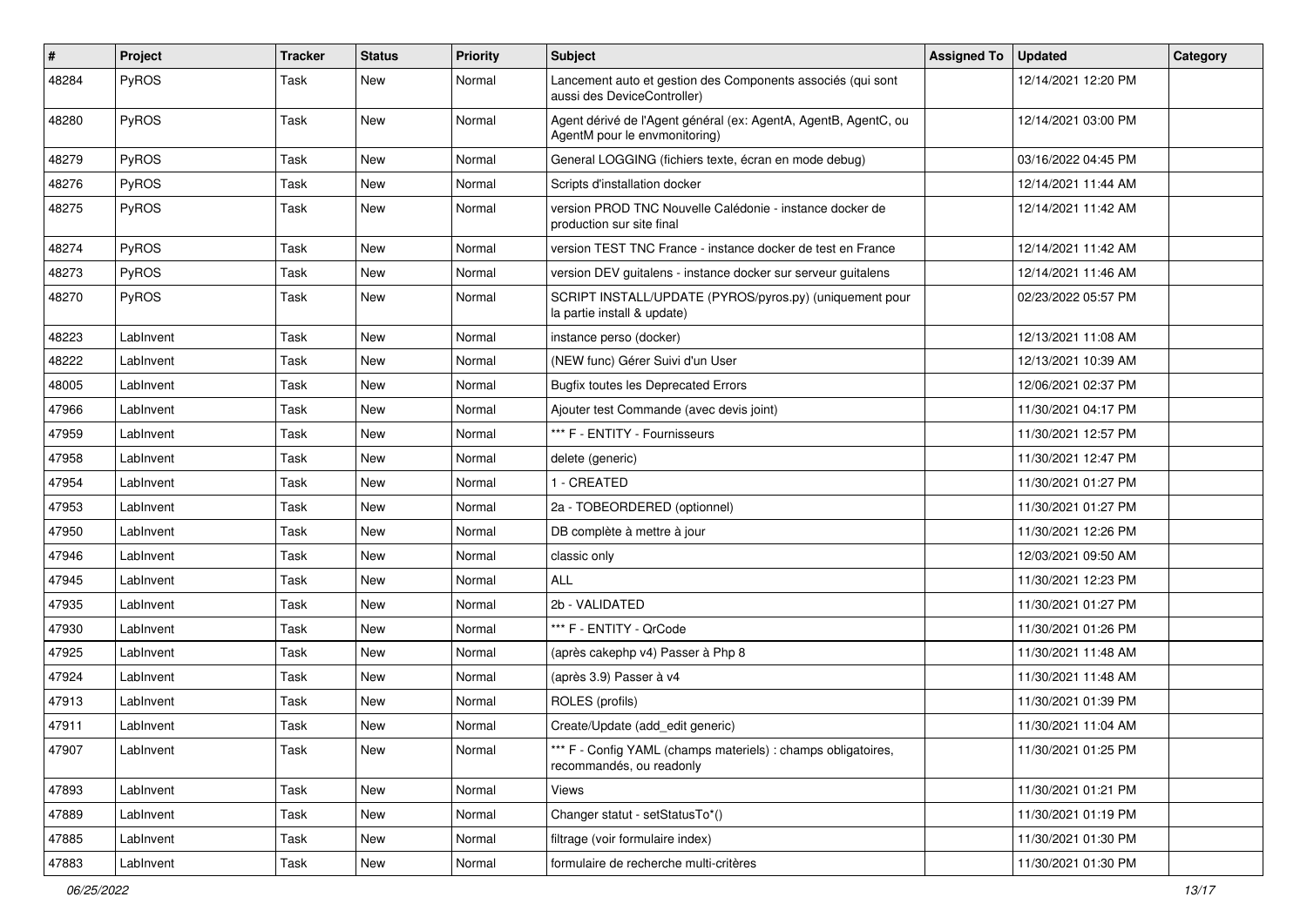| #     | Project      | Tracker | <b>Status</b> | <b>Priority</b> | Subject                                                          | <b>Assigned To</b> | <b>Updated</b>      | Category |
|-------|--------------|---------|---------------|-----------------|------------------------------------------------------------------|--------------------|---------------------|----------|
| 47880 | LabInvent    | Task    | New           | Normal          | Read - index                                                     |                    | 11/30/2021 01:16 PM |          |
| 47873 | LabInvent    | Task    | New           | Normal          | Model (Entity & Table)                                           |                    | 12/01/2021 09:37 AM |          |
| 47871 | LabInvent    | Task    | New           | Normal          | Autorisations                                                    |                    | 11/30/2021 01:29 PM |          |
| 47870 | LabInvent    | Task    | New           | Normal          | Tests (Materiels)                                                |                    | 11/30/2021 03:38 PM |          |
| 47868 | LabInvent    | Task    | New           | Normal          | *** F - Super Entité (AppController, AppTable)                   |                    | 11/30/2021 01:34 PM |          |
| 47447 | PyROS        | Task    | New           | Normal          | (F05) ACTIONS (CRUD), VIEWS, and AUTHORIZATIONS                  |                    | 02/23/2022 10:45 AM |          |
| 47446 | PyROS        | Task    | New           | Normal          | <b>DOSSIER SSI</b>                                               |                    | 10/11/2021 11:32 AM |          |
| 47445 | <b>PyROS</b> | Task    | New           | Normal          | CAHIER DE RECETTE (NC)                                           |                    | 10/11/2021 11:31 AM |          |
| 47444 | PyROS        | Task    | New           | Normal          | MANUELS UTILISATION, INSTALLATION, ET MAINTENANCE                |                    | 10/11/2021 11:31 AM |          |
| 47443 | PyROS        | Task    | New           | Normal          | RAPPORT DES TESTS & VALIDATIONS (application du plan de<br>test) |                    | 10/11/2021 11:31 AM |          |
| 47442 | PyROS        | Task    | New           | Normal          | PLAN DE TESTS ET DE VALIDATIONS                                  |                    | 10/11/2021 11:33 AM |          |
| 47441 | PyROS        | Task    | New           | Normal          | DOSSIER DE DÉFINITION                                            |                    | 10/11/2021 11:32 AM |          |
| 47440 | PyROS        | Task    | New           | Normal          | <b>LIVRABLES</b>                                                 |                    | 10/11/2021 11:29 AM |          |
| 47439 | PyROS        | Task    | New           | Normal          | PA et PK CNES                                                    |                    | 01/31/2022 11:29 AM |          |
| 47438 | PyROS        | Task    | New           | Normal          | PK5 (2023-06) - Doc LIVRABLES (et Présentations)                 |                    | 10/11/2021 11:26 AM |          |
| 47437 | PyROS        | Task    | New           | Normal          | PA4.1 (2023-05) - Présentations et Rapport Avancement            |                    | 10/11/2021 11:25 AM |          |
| 47436 | PyROS        | Task    | New           | Normal          | PK4 (2023-02) - Doc LIVRABLES (et Présentations)                 |                    | 10/11/2021 11:23 AM |          |
| 47435 | PyROS        | Task    | New           | Normal          | PA3.2 (2023-02) - Présentations et Rapport Avancement            |                    | 10/11/2021 11:22 AM |          |
| 47433 | PyROS        | Task    | New           | Normal          | PA3.1 (2023-01) - Présentations et Rapport Avancement            |                    | 10/11/2021 11:22 AM |          |
| 47432 | PyROS        | Task    | New           | Normal          | PK3 (2023-01) - Doc LIVRABLES (et Présentations)                 |                    | 10/11/2021 11:20 AM |          |
| 47431 | PyROS        | Task    | New           | Normal          | PA2.2 (2022-10) - Présentations et Rapport Avancement            |                    | 10/11/2021 11:19 AM |          |
| 47430 | PyROS        | Task    | New           | Normal          | PA2.1 (2022-08) - Présentations et Rapport Avancement            |                    | 10/11/2021 11:18 AM |          |
| 47428 | PyROS        | Task    | New           | Normal          | PK2 (2022-06) - Présentations + RA + Doc LIVRABLES               |                    | 01/31/2022 11:34 AM |          |
| 47419 | PyROS        | Task    | New           | Normal          | F16 FUNCTIONAL Tests                                             |                    | 10/11/2021 10:11 AM |          |
| 47418 | <b>PyROS</b> | Task    | New           | Normal          | F15 FUNCTIONAL Tests                                             |                    | 10/11/2021 10:11 AM |          |
| 47416 | PyROS        | Task    | New           | Normal          | <b>F13 FUNCTIONAL Tests</b>                                      |                    | 10/11/2021 10:11 AM |          |
| 47415 | PyROS        | Task    | New           | Normal          | F12 FUNCTIONAL Tests                                             |                    | 10/11/2021 10:11 AM |          |
| 47414 | <b>PyROS</b> | Task    | New           | Normal          | <b>F11 FUNCTIONAL Tests</b>                                      |                    | 10/11/2021 10:10 AM |          |
| 47413 | PyROS        | Task    | New           | Normal          | F10 FUNCTIONAL Tests                                             |                    | 10/11/2021 10:10 AM |          |
| 47412 | <b>PyROS</b> | Task    | In progress   | Normal          | F09 Tests                                                        |                    | 10/12/2021 03:01 PM |          |
| 47411 | PyROS        | Task    | New           | Normal          | F08 FUNCTIONAL Tests                                             |                    | 10/11/2021 10:10 AM |          |
| 47410 | PyROS        | Task    | New           | Normal          | F07 FUNCTIONAL Tests                                             |                    | 10/11/2021 10:10 AM |          |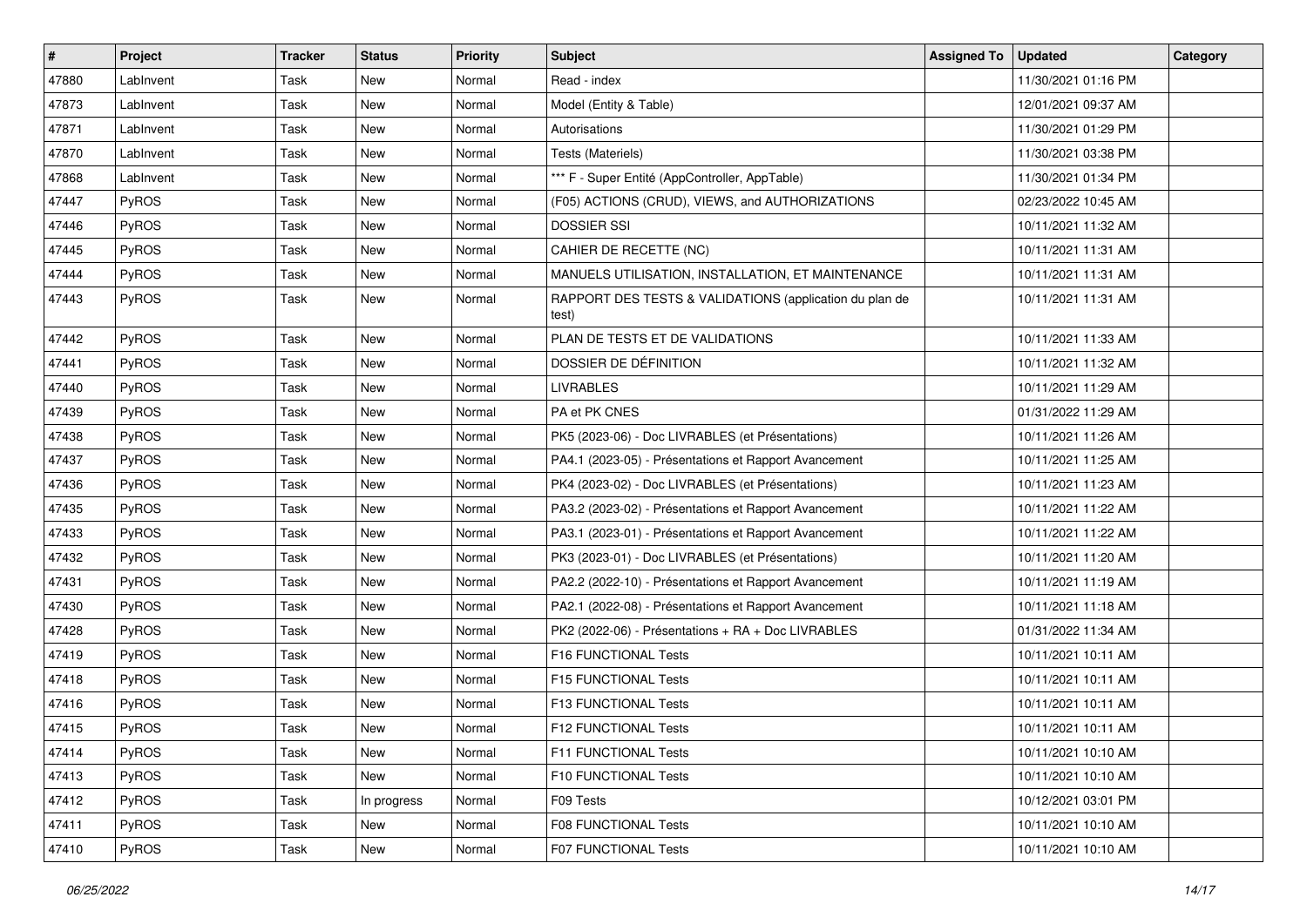| $\vert$ # | Project      | <b>Tracker</b> | <b>Status</b> | <b>Priority</b> | <b>Subject</b>                                                                              | <b>Assigned To</b> | <b>Updated</b>      | Category |
|-----------|--------------|----------------|---------------|-----------------|---------------------------------------------------------------------------------------------|--------------------|---------------------|----------|
| 47409     | PyROS        | Task           | <b>New</b>    | Normal          | F06 FUNCTIONAL Tests                                                                        |                    | 10/11/2021 10:10 AM |          |
| 47408     | PyROS        | Task           | In progress   | Normal          | F05 Tests                                                                                   |                    | 10/12/2021 03:00 PM |          |
| 47407     | <b>PyROS</b> | Task           | In progress   | Normal          | F04 Tests                                                                                   |                    | 10/12/2021 03:00 PM |          |
| 47406     | <b>PyROS</b> | Task           | In progress   | Normal          | F03 Tests                                                                                   |                    | 10/12/2021 03:00 PM |          |
| 47405     | <b>PyROS</b> | Task           | In progress   | Normal          | F02 Tests                                                                                   |                    | 10/12/2021 02:59 PM |          |
| 47403     | <b>PyROS</b> | Task           | New           | Normal          | HIGH LEVEL FUNCTION TESTS - Transversal functionalities<br>TESTs involving several features |                    | 10/11/2021 10:08 AM |          |
| 47402     | <b>PyROS</b> | Task           | New           | Normal          | INTEGRATION TESTS - FEATURES integration tests with each<br>other                           |                    | 10/11/2021 10:07 AM |          |
| 47401     | PyROS        | Task           | New           | Normal          | FUNCTIONAL TESTS - Each FEATURE functional tests                                            |                    | 10/11/2021 11:42 AM |          |
| 47393     | <b>PyROS</b> | Task           | New           | Normal          | Device Config file (cf F14)                                                                 |                    | 12/14/2021 12:33 PM |          |
| 47392     | <b>PyROS</b> | Task           | New           | Normal          | Device Commands Grammar (Generic & Native)                                                  |                    | 12/14/2021 12:32 PM |          |
| 47391     | <b>PyROS</b> | Task           | New           | Normal          | Device Simulator (DeviceSimulator)                                                          |                    | 12/14/2021 12:32 PM |          |
| 47390     | <b>PyROS</b> | Task           | New           | Normal          | Device Agent (AgentDevice) (de type Agent)                                                  |                    | 12/14/2021 12:32 PM |          |
| 47389     | <b>PyROS</b> | Task           | <b>New</b>    | Normal          | Device Controller (DeviceController)                                                        |                    | 12/14/2021 12:29 PM |          |
| 47387     | <b>PyROS</b> | Task           | New           | Normal          | (F14) CRUD config                                                                           |                    | 01/29/2022 01:24 AM |          |
| 47386     | <b>PyROS</b> | Task           | New           | Normal          | (F03) Initial data (fixture)                                                                |                    | 12/15/2021 07:32 AM |          |
| 47375     | PyROS        | <b>Task</b>    | New           | Normal          | Association quota SP                                                                        |                    | 10/11/2021 10:37 AM |          |
| 46790     | PyROS        | Task           | New           | Normal          | F16 - EXIGENCES satisfaites (+ tests mis à jour)                                            |                    | 09/14/2021 02:47 PM |          |
| 46789     | <b>PyROS</b> | Task           | New           | Normal          | F15 - EXIGENCES satisfaites (+ tests mis à jour)                                            |                    | 09/14/2021 02:47 PM |          |
| 46788     | <b>PyROS</b> | Task           | New           | Normal          | (F14) EXIGENCES satisfaites (+ tests mis à jour)                                            |                    | 01/29/2022 01:24 AM |          |
| 46787     | <b>PyROS</b> | Task           | New           | Normal          | (F09) REQUIREMENTS validated (+ tests udpated)                                              |                    | 12/14/2021 12:18 PM |          |
| 46786     | PyROS        | <b>Task</b>    | New           | Normal          | F08 - EXIGENCES satisfaites (+ tests mis à jour)                                            |                    | 09/14/2021 02:45 PM |          |
| 46785     | PyROS        | Task           | New           | Normal          | F07 - EXIGENCES satisfaites (+ tests mis à jour)                                            |                    | 09/14/2021 02:44 PM |          |
| 46783     | PyROS        | Task           | New           | Normal          | F04 - EXIGENCES satisfaites (+ tests mis à jour)                                            |                    | 09/14/2021 02:43 PM |          |
| 46782     | <b>PyROS</b> | Task           | New           | Normal          | F03 - EXIGENCES satisfaites (+ tests mis à jour)                                            |                    | 09/14/2021 02:43 PM |          |
| 46781     | <b>PyROS</b> | Task           | New           | Normal          | (F02) EXIGENCES satisfaites (+ tests mis à jour)                                            |                    | 01/29/2022 01:27 AM |          |
| 46780     | PyROS        | Task           | New           | Normal          | (F01) EXIGENCES satisfaites (+ tests mis à jour)                                            |                    | 10/08/2021 06:01 PM |          |
| 45818     | PyROS        | Task           | New           | Normal          | (F14) TESTS to validate this feature                                                        |                    | 08/09/2021 10:43 AM |          |
| 45816     | PyROS        | Task           | New           | Normal          | <b>SP Delete</b>                                                                            |                    | 10/28/2021 08:35 AM |          |
| 45815     | PyROS        | Task           | New           | Normal          | test_SCP_manage_quota                                                                       |                    | 09/22/2021 04:47 PM |          |
| 45811     | PyROS        | Task           | New           | Normal          | SP update                                                                                   |                    | 11/03/2021 09:16 AM |          |
| 45810     | <b>PyROS</b> | Task           | New           | Normal          | SP Read (view list and view 1)                                                              |                    | 10/27/2021 02:47 PM |          |
| 45809     | <b>PyROS</b> | Task           | New           | Normal          | SP Create                                                                                   |                    | 10/27/2021 08:42 AM |          |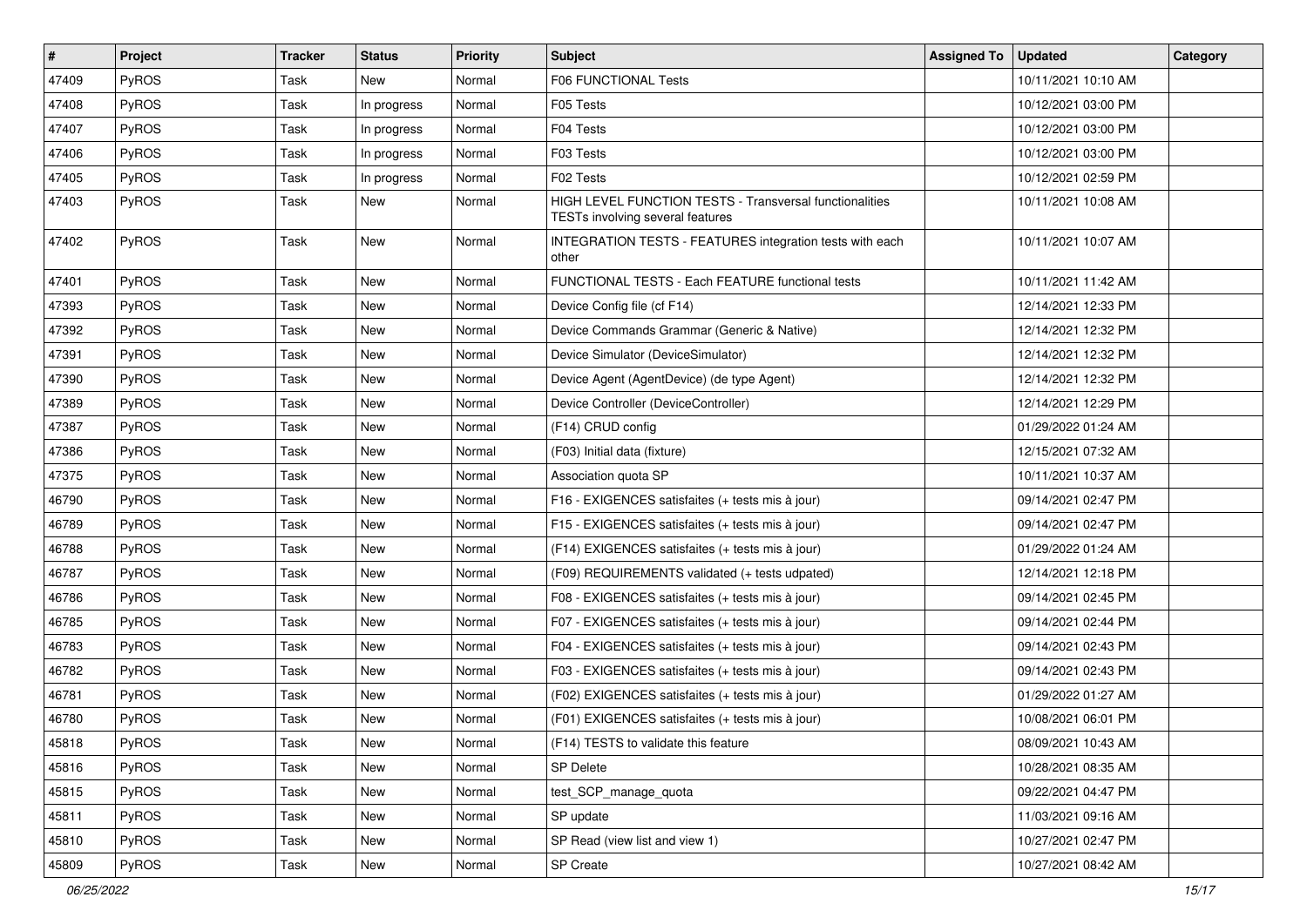| $\vert$ # | <b>Project</b> | <b>Tracker</b> | <b>Status</b> | <b>Priority</b> | <b>Subject</b>                                                                              | <b>Assigned To</b> | <b>Updated</b>      | Category |
|-----------|----------------|----------------|---------------|-----------------|---------------------------------------------------------------------------------------------|--------------------|---------------------|----------|
| 45791     | PyROS          | Task           | New           | Normal          | PA1.1 (2022-03) - Présentations et Rapport Avancement                                       |                    | 10/11/2021 11:14 AM |          |
| 45790     | <b>PyROS</b>   | Task           | <b>New</b>    | Normal          | PK1 (2022-01) - Présentations + RA + Doc LIVRABLES                                          |                    | 01/31/2022 11:33 AM |          |
| 45781     | PyROS          | Task           | In progress   | Normal          | Documentation et Présentations pour les PA et PK CNES                                       |                    | 01/31/2022 11:32 AM |          |
| 45776     | <b>PyROS</b>   | Task           | <b>New</b>    | Normal          | <b>Test User Delete</b>                                                                     |                    | 08/13/2021 01:46 PM |          |
| 45772     | PyROS          | Task           | <b>New</b>    | Normal          | Test User Read (view list and view 1)                                                       |                    | 08/13/2021 01:51 PM |          |
| 45766     | PyROS          | Task           | <b>New</b>    | Normal          | <b>Test User Update</b>                                                                     |                    | 08/13/2021 01:53 PM |          |
| 45762     | PyROS          | Task           | New           | Normal          | <b>Test User Connexion</b>                                                                  |                    | 08/13/2021 01:55 PM |          |
| 45761     | PyROS          | Task           | <b>New</b>    | Normal          | Test User Create (registration)                                                             |                    | 08/13/2021 01:54 PM |          |
| 45756     | <b>PyROS</b>   | Task           | <b>New</b>    | Normal          | QUOTA & PRIO - Gestion du quota et de la priorité                                           |                    | 10/11/2021 10:35 AM |          |
| 45749     | <b>PyROS</b>   | Task           | In progress   | Normal          | Gérer le retrait et le retour d'un device (panne, désactiver/réactiver<br>un device)        |                    | 08/09/2021 10:42 AM |          |
| 45748     | PyROS          | Task           | New           | Normal          | Définir Accesseurs (getX())                                                                 |                    | 01/29/2022 01:21 AM |          |
| 45556     | PyROS          | Task           | <b>New</b>    | Normal          | User activation/deactivation                                                                |                    | 06/25/2021 08:18 AM |          |
| 45552     | PyROS          | Task           | New           | Normal          | General configuration integration                                                           |                    | 03/15/2022 11:15 PM |          |
| 45346     | PyROS          | Task           | New           | Normal          | (F10) ENTITIES - Initial data (fixture)                                                     |                    | 06/03/2021 09:17 AM |          |
| 45295     | <b>PyROS</b>   | Task           | New           | Normal          | Create DARK files (acquisition)                                                             |                    | 05/27/2021 11:22 AM |          |
| 45294     | PyROS          | Task           | <b>New</b>    | Normal          | Create BIAS files (acquisition)                                                             |                    | 05/27/2021 11:22 AM |          |
| 45293     | <b>PyROS</b>   | Task           | New           | Normal          | Create FLAT files (acquisition)                                                             |                    | 05/27/2021 11:21 AM |          |
| 45292     | PyROS          | Task           | New           | Normal          | (F10) TESTS to validate this feature                                                        |                    | 05/27/2021 11:11 AM |          |
| 45291     | <b>PyROS</b>   | Task           | New           | Normal          | (F10) AUTHORIZATIONS for this feature (who can do what) :<br>documentation & implementation |                    | 06/08/2021 08:19 AM |          |
| 45290     | <b>PyROS</b>   | Task           | New           | Normal          | (F10) ENTITIES - definition & implementation                                                |                    | 06/03/2021 09:17 AM |          |
| 45051     | PyROS          | Task           | New           | Normal          | Implémenter le protocole Indi avec une classe DeviceControllerIndi                          |                    | 05/06/2021 05:05 PM |          |
| 45049     | <b>PyROS</b>   | Task           | New           | Normal          | <b>CAMERA FLI</b>                                                                           |                    | 07/16/2021 09:34 AM |          |
| 45048     | <b>PyROS</b>   | Task           | New           | Normal          | HARDWARE DEVICES definition, test, config, management                                       |                    | 10/08/2021 05:51 PM |          |
| 45046     | PyROS          | Task           | New           | Normal          | Manual mode                                                                                 |                    | 12/14/2021 12:34 PM |          |
| 45035     | <b>PyROS</b>   | Task           | New           | Normal          | Resilience (failure tolerance)                                                              |                    | 05/06/2021 12:58 PM |          |
| 45034     | PyROS          | Task           | New           | Normal          | Resilience (failure tolerance)                                                              |                    | 05/06/2021 12:58 PM |          |
| 44999     | <b>PyROS</b>   | Task           | <b>New</b>    | Normal          | Execution                                                                                   |                    | 12/14/2021 12:35 PM |          |
| 44998     | PyROS          | Task           | New           | Normal          | Monitoring: Check & log continuously instrument (or telescope)<br>status                    |                    | 12/14/2021 12:33 PM |          |
| 44997     | PyROS          | Task           | New           | Normal          | Start & Stop                                                                                |                    | 12/14/2021 12:33 PM |          |
| 44995     | PyROS          | Task           | <b>New</b>    | Normal          | (F09) TESTS to validate this feature                                                        |                    | 10/08/2021 05:45 PM |          |